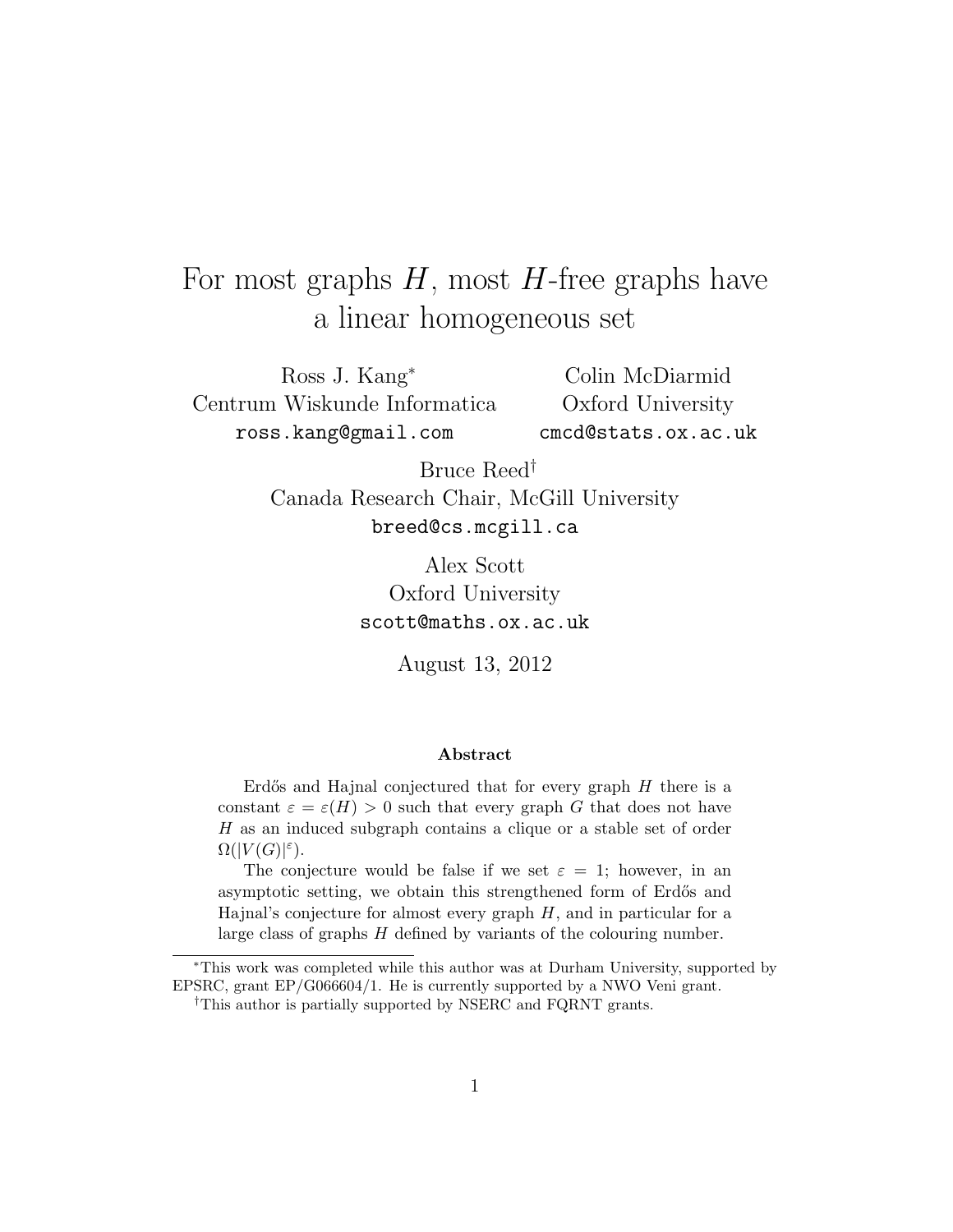### 1 Introduction

A homogeneous set in a graph  $G$  is a clique or stable set. We study the size of a largest homogeneous set in  $G$ , denoted by  $h(G)$ . We are interested in determining how forbidding a fixed graph  $H$  as an induced subgraph affects this parameter. In contrast to most earlier work on this topic, we focus on typical rather than extreme behaviour.

Determining general lower bounds on  $h(G)$  is a central focus of Ramsey theory. Let  $h(n) := \min\{h(G) : |V(G)| = n\}$ . The *(diagonal)* Ramsey number  $R(k)$  may be defined as the least n such that  $h(n) \geq k$ . Thus the upper bound  $R(k) \leq 2^{2k-2}$  due to Erdős and Szekeres [14] implies that  $h(G) \geq \frac{1}{2}$  $\frac{1}{2}$  log  $|V(G)|$  for all G and so  $h(n) \geq \frac{1}{2}$  $\frac{1}{2} \log n$  for any n. (All logarithms are to base 2, unless specified otherwise.) Also, the classical probabilistic argument of Erdős [12] giving a lower bound on  $R(k)$  shows that  $h(G)$  <  $2\log |V(G)|$  for almost every<sup>1</sup> graph G; and it follows that  $h(n) \leq 2\log n$  for large n. See Conlon [10] for recent work in this area.

Erdős and Hajnal showed that if any fixed graph  $H$  is not an induced subgraph of G, then  $h(G)$  is significantly larger than for a typical graph with  $|V(G)|$  vertices. In fact, they showed a super-logarithmic lower bound: for every graph H there exists  $\varepsilon' = \varepsilon'(H) > 0$  such that if G does not contain H as an induced subgraph, then  $h(G) \geq \exp(\varepsilon' \sqrt{\log |V(G)|})$ . The celebrated Erdős-Hajnal conjecture asserts that in fact a much stronger bound holds.

**Conjecture 1.1** (Erdős and Hajnal [13]). For every graph  $H$ , there exists  $\varepsilon = \varepsilon(H) > 0$  such that, if G does not contain H as an induced subgraph then  $h(G) \geq |V(G)|^{\varepsilon}$ .

Conjecture 1.1 motivates the following definition: a graph  $H$  is said to have the Erdős-Hajnal property if there exists a constant  $\varepsilon = \varepsilon(H) > 0$  such that  $h(G) \geq |V(G)|^{\varepsilon}$  for each graph G that does not contain H as an induced subgraph. Rephrased, the Erd˝os-Hajnal conjecture asserts that every graph has the Erdős-Hajnal property.

Conjecture 1.1 remains open, even when  $H$  is a cycle or path on five vertices. Resolving it may require a mixture of probabilistic and structural arguments. Most efforts so far have been on structural decompositions, but in this paper we focus on *random* graphs that do not contain  $H$  as an induced

<sup>&</sup>lt;sup>1</sup>that is, if  $p_n$  is the proportion of graphs on vertex set  $[n] := \{1, \ldots, n\}$  for which this holds, then  $p_n \to 1$  as  $n \to \infty$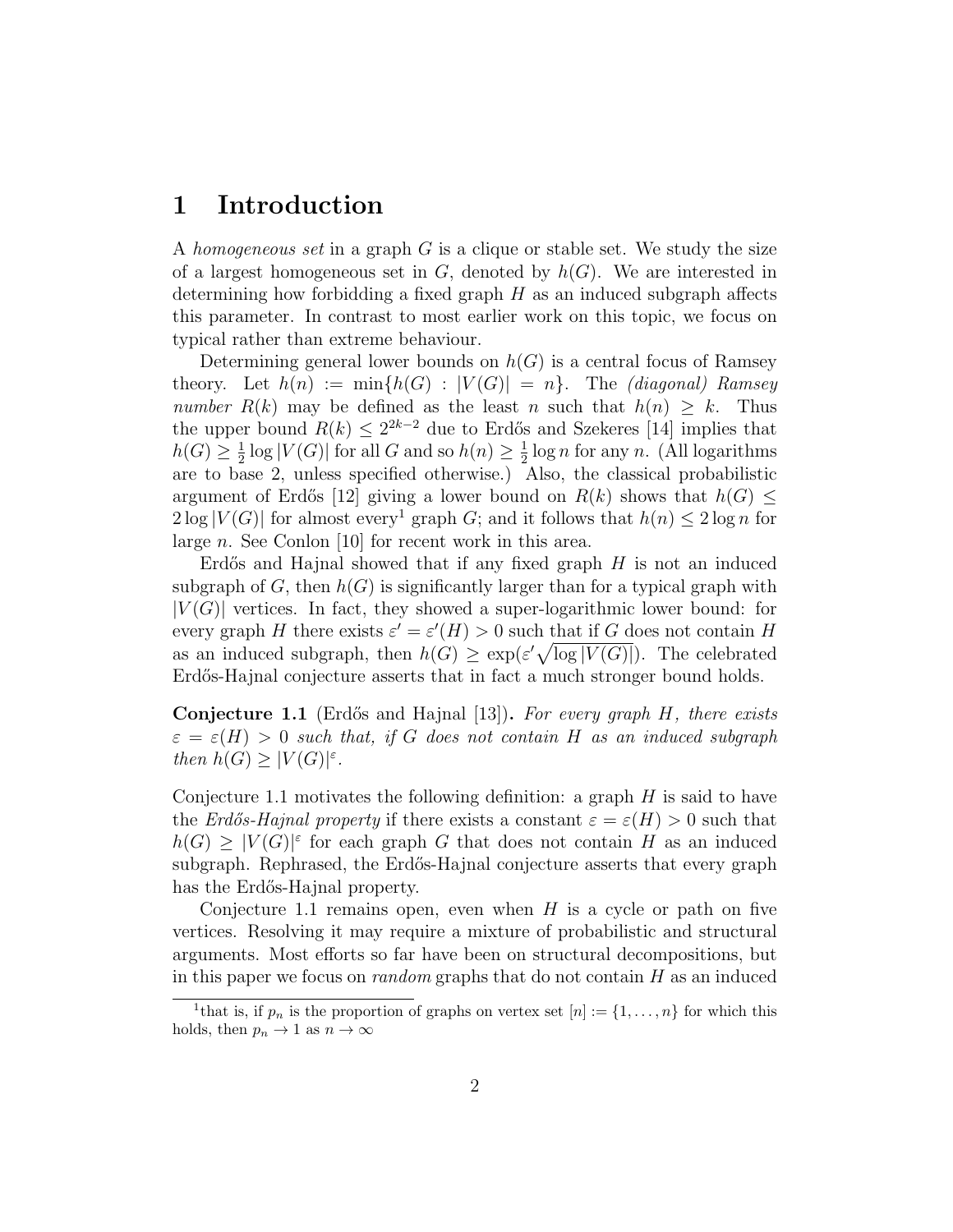subgraph. Our goal is to show that, for almost all  $H$ , almost every such graph G contains a homogeneous set of size  $\Omega(|V(G)|)$ . Thus, having forbidden a typical H as an induced subgraph, a typical G has  $h(G)$  within a constant multiplicative factor of the trivial upper bound. We will make this more precise below.

Given a graph  $H$ , let  $Forb(H)$  denote the class of all graphs that do not contain H as an induced subgraph. Also, given a class  $P$  of graphs, let  $P^n$ denote the set of graphs in  $P$  on the vertex set  $[n]$ . The asymptotic behaviour of  $|Forb(H)<sup>n</sup>|$  is governed by the *colouring number*  $\tau(H)$  of H, which also plays a major part in this paper. It is defined as the least integer t such that for any non-negative integers a and b with  $a + b = t$  the vertices of H can be partitioned into a cliques and b stable sets. Prömel and Steger  $[28]$  showed that for each graph  $H$  (with at least one edge)

$$
|\operatorname{Forb}(H)^n| = 2^{\left(1 - \frac{1}{\tau(H) - 1} + o(1)\right)\binom{n}{2}}.
$$
\n(1)

(An extension of this result to all hereditary graph classes was obtained independently by Alexeev  $\begin{bmatrix} 1 \end{bmatrix}$  and by Bollobás and Thomason  $\begin{bmatrix} 7 \end{bmatrix}$ . For recent work in this area see  $(4, 2, 5)$ .

Recently, an asymptotic version of Conjecture 1.1 was established by Loebl, Reed, Scott, Thomason and Thomassé [22], involving the quantity  $|\text{Forb}(H)^n|$  estimated in (1). We say that a graph H has the asymptotic Erdős-Hajnal property if there exists a constant  $\varepsilon = \varepsilon(H) > 0$  such that

$$
\frac{|\{G \in \text{Forb}(H)^n : h(G) \ge n^{\varepsilon}\}|}{|\text{Forb}(H)^n|} \to 1 \text{ as } n \to \infty.
$$

Using Szemerédi's Regularity Lemma [30] and a result of Chudnovsky and Safra [8] (which we discuss below), they proved the following theorem.

**Theorem 1.2** (Loebl et al. [22]). Every graph has the asymptotic Erdős-Hajnal property.

For the special cases of the cycles  $C_4$  and  $C_5$  (on four and five vertices respectively), a stronger asymptotic property holds. We say that a graph H has the *asymptotic linear Erdős-Hajnal property* if there exists a constant  $b = b(H) > 0$  such that

$$
\frac{|\{G \in \text{Forb}(H)^n : h(G) \ge bn\}|}{|\text{Forb}(H)^n|} \to 1 \text{ as } n \to \infty.
$$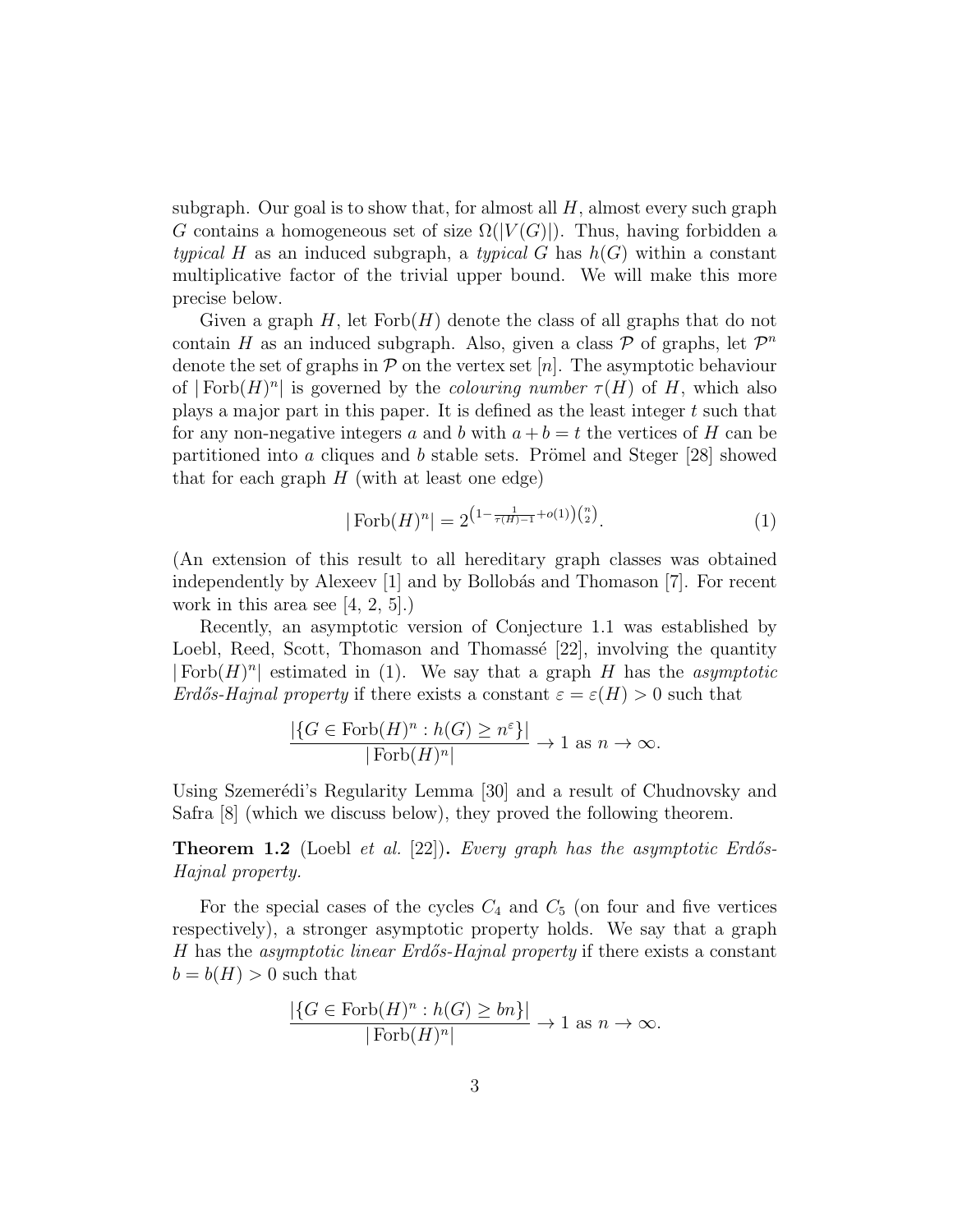It follows easily from known results that  $C_4$  and  $C_5$  have the asymptotic linear Erdős-Hajnal property, while the path  $P_3$  (on three vertices) does not — see Subsection 1.2 below. It was thus natural for Loebl *et al.* [22] to propose the problem of characterising those H having the asymptotic linear Erdős-Hajnal property. They indicated that  $P_3$  and  $P_4$  might be the only exceptional cases. We are able to give a partial solution to this problem by establishing the asymptotic linear Erdős-Hajnal property in the case when the forbidden induced subgraph is a typical (i.e. random) graph.

#### **Theorem 1.3.** Almost every graph H has the asymptotic linear Erdős-Hajnal property.

In other words,  $p_h \to 1$  as  $h \to \infty$ , where  $p_h$  is the proportion of graphs H on  $[h]$  with the asymptotic linear Erdős-Hajnal property. This is our main theorem. In the subsections below, we first describe the plan of the proof and then give further background material.

### 1.1 Plan of the proof

The statement of Theorem 1.3 implicitly involves 'almost every' twice, but the proof separates them. We define a class  $\mathcal H$  of graphs, and show that (a) almost every graph is in  $H$ , and (b) every graph in  $H$  has the asymptotic linear Erdős-Hajnal property.

In more detail, in Section 2 we introduce a variant  $\tau_1(H)$  of the colouring number  $\tau(H)$  of a graph H, which satisfies  $\tau_1(H) \leq \tau(H)$ . We define H to be the class of graphs H such that  $\tau_1(H) < \tau(H)$ . We shall observe at the end of that section that H contains  $C_4$  and  $C_5$  but neither  $P_3$  nor  $P_4$ . Theorem 1.3 follows immediately from the next two lemmas. From Section 3 onwards, the rest of the paper falls into two quite separate parts where we prove these two key lemmas.

The first lemma tells us that we can restrict our attention to  $\mathcal{H}$ .

**Lemma 1.4.** Almost every graph is in  $H$ .

The second lemma says that, for each H such that  $\tau_1(H) < \tau(H)$ , almost all graphs in  $\text{Forb}(H)$  have a linear-sized homogeneous set.

**Lemma 1.5.** Every graph in  $H$  has the asymptotic linear Erdős-Hajnal property.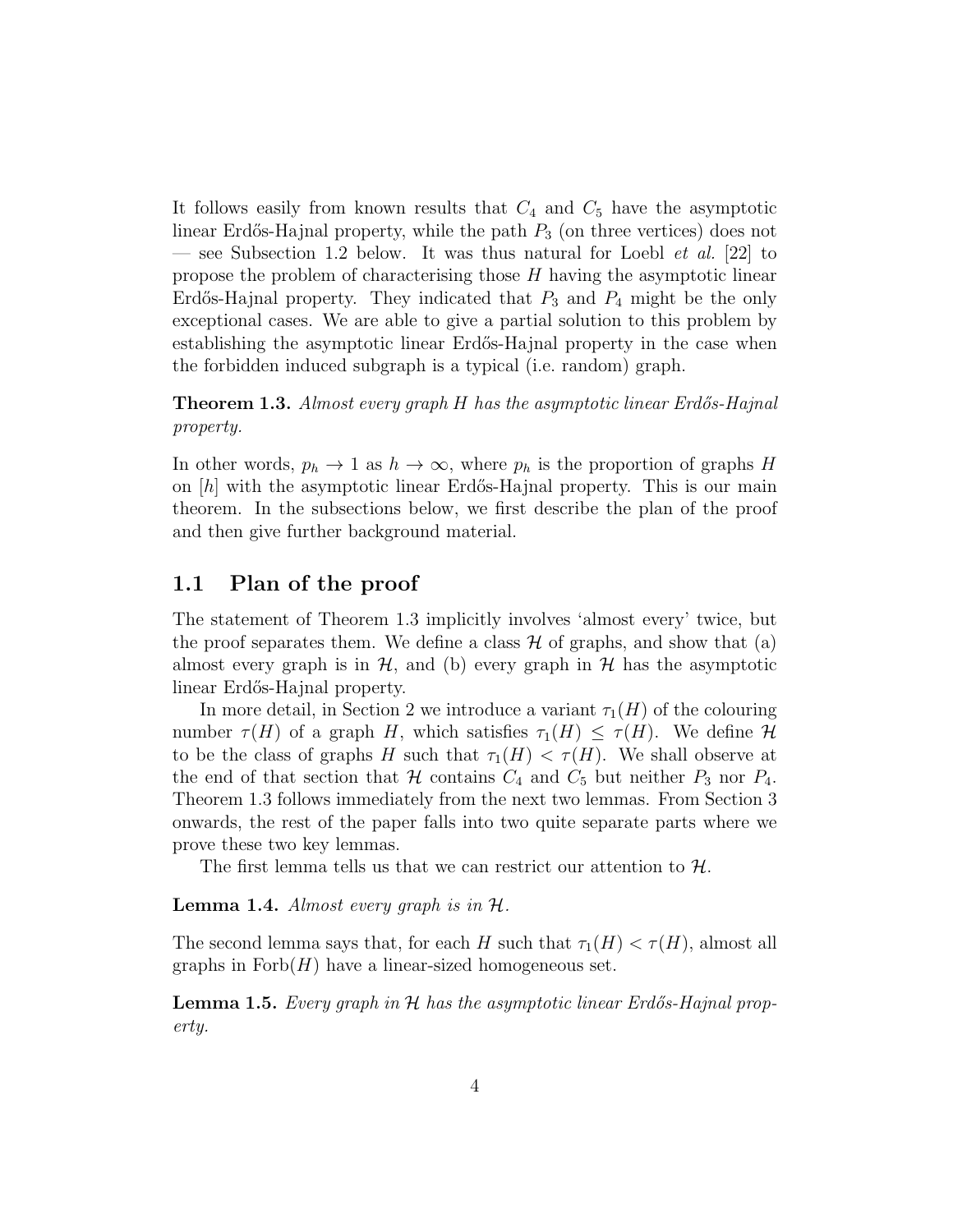In Section 2, as well as defining the colouring numbers  $\tau$  and  $\tau_1$  discussed above, we also define another colouring number  $\tau_2$ , which is simpler than  $\tau_1$ . Lemma 1.4 is proved in Section 3, which starts with a lemma that allows us to work with  $\tau_2$  rather than  $\tau_1$ . Then we adapt methods used recently to obtain precise upper bounds on the chromatic number  $\chi(G_p^n)$  of the random graph  $G_p^n$  with vertex set  $[n]$  and edge probability p to obtain an upper bound on  $\tau_2(G_{1/2}^n)$ . This, combined with recent precise lower bounds on  $\chi(G_p^n)$ , and thus on  $\tau(G_{1/2}^n)$ , yields Lemma 1.4.

The proof of Lemma 1.5 is given in Section 4. It is a modification of the proof of Theorem 1.2 by Loebl et al. That proof depends on a decomposition result (Lemma 3 in [22]) of which we give an analogue for our purposes, namely Lemma 4.6 below. We note that the proof of our decomposition result, in contrast to that of the analogous result in [22], does not rely on the bull result of Chudnovsky and Safra (discussed below).

#### 1.2 Further background and related work

Erdős and Hajnal observed in [13] that Conjecture 1.1 holds for  $H$  the path  $P_4$  on four vertices. They also proved that the class of graphs  $H$  for which the conjecture holds is closed under disjoint union and complementation. Alon, Pach and Solymosi [3] demonstrated that the Erdős-Hajnal property is moreover closed under substitution. More precisely, if  $H_1$  and  $H_2$  have the Erdős-Hajnal property, then any graph obtained by replacing an arbitrary vertex v of  $H_1$  with a copy of  $H_2$  (preserving adjacencies, by including all edges between the copy of  $H_2$  and every neighbour of v in  $H_1$ ) also has the property. Chudnovsky and Safra [8] showed that the bull (the five-vertex graph which consists of a triangle with pendant vertices added to two vertices) has the Erdős-Hajnal property, with  $\varepsilon = 1/4$ .

Now let us sketch the easy lower bound part of the inequality (1) of Prömel and Steger  $[28]$  — we shall return to this inequality later. Let a and b be non-negative integers such that  $a + b = \tau(H) - 1$  and H cannot be partitioned into a cliques and b stable sets. Then in any graph  $G$  that can be partitioned into a cliques and b stable sets there cannot be an induced subgraph that is isomorphic to H. By considering a fixed partition of  $[n]$ into  $\tau(H) - 1$  parts, each of which has size within 1 of  $n/(\tau(H) - 1)$ , and counting all graphs where the edges between these parts are freely chosen (while a parts induce cliques and b parts induce stable sets), we see that the number of graphs in  $\text{Forb}(H)^n$  is at least as given in (1).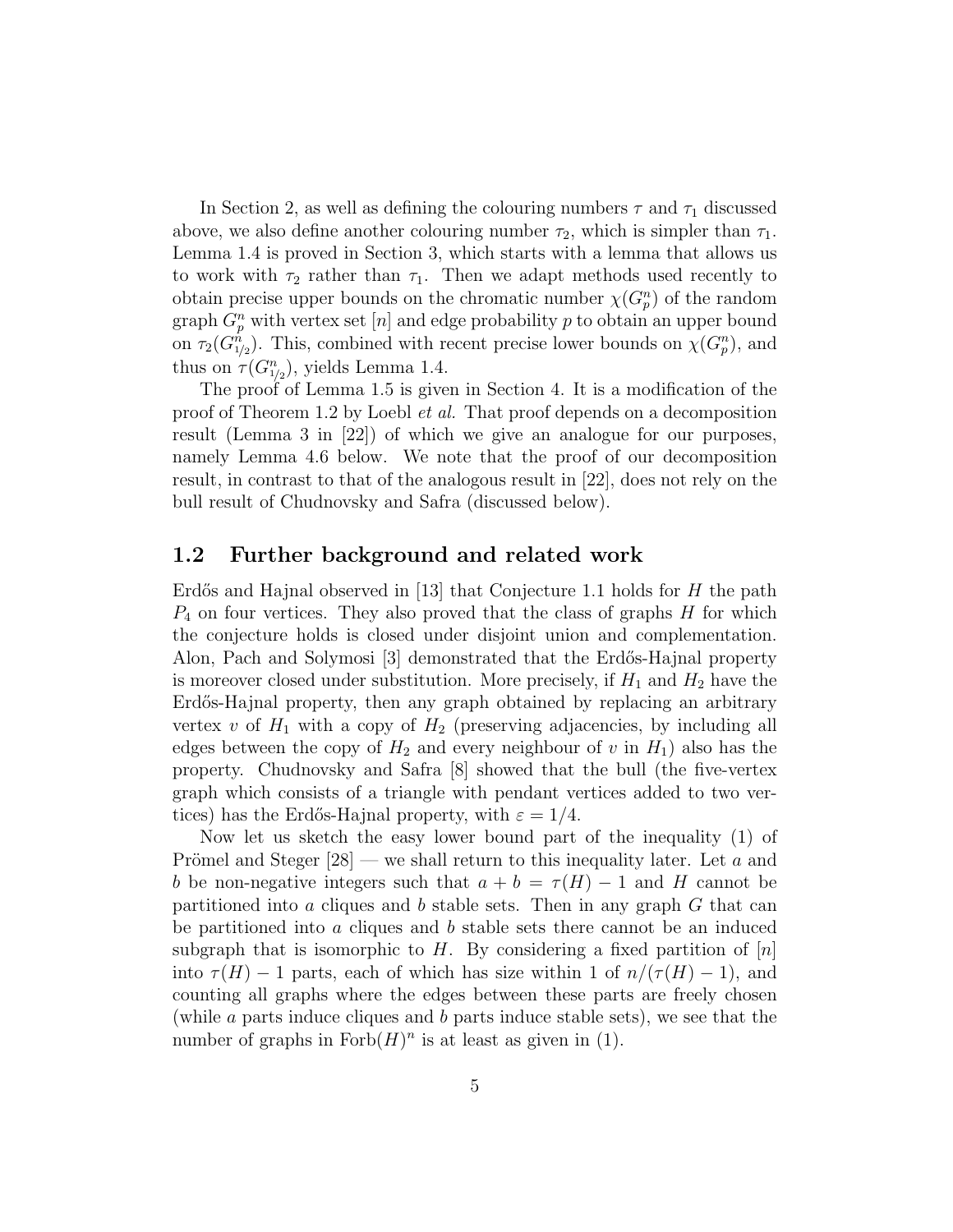We next describe the strong asymptotic structural results of Prömel and Steger [26, 27] for  $Forb(C_4)$  and  $Forb(C_5)$ . They showed that the class of split graphs forms almost all of  $Forb(C_4)$  (G is a *split graph* if the vertices of G can be partitioned into a clique and a stable set). This immediately implies that  $C_4$  has the asymptotic linear Erdős-Hajnal property. They also showed that the class of generalised split graphs forms almost all of  $\text{Forb}(C_5)$ (G is a generalised split graph if the vertices of G or its complement  $\overline{G}$  can be partitioned into two parts U and W, one of which is a single clique and the other of which is the disjoint union of cliques). Since almost all of the generalised split graphs admit a partition into  $U$  and  $W$  such that each part has about half of the vertices (cf.  $[27]$ ), it follows that  $C_5$  has the asymptotic linear Erdős-Hajnal property.

On the other hand, we note that  $Forb(P_3)$  is the class of all graphs which are the disjoint union of cliques. Note that graphs of order  $n$  formed as a disjoint union of cliques are equivalent to set partitions of  $[n]$ . Aleksandrovskii (cf. Yakubovich [31]) showed that all of the blocks of a uniformly chosen set partition of  $[n]$  have length at most  $(1+o(1))$  ln n with probability tending to 1 as  $n \to \infty$ . Thus there is a sub-class  $\mathcal{Q} \subseteq \text{Forb}(P_3)$  such that  $|Q^n|/|\text{Forb}(P_3)^n| \to 1 \text{ as } n \to \infty \text{ and } h(G) = \Theta(n/\log n) \text{ for all } G \in \mathcal{Q}^n.$  In other words,  $P_3$  does not have the asymptotic linear Erdős-Hajnal property.

Extensions to Erdős and Hajnal's super-logarithmic lower bound on  $h$ for Forb $(H)$  have been obtained by Prömel and Rödl [25] and Fox and Sudakov [16, 17]. Very recently, Conlon, Fox and Sudakov [11] considered a form of the Erdős-Hajnal conjecture for  $k$ -uniform hypergraphs. Chudnovsky and Zwols  $[9]$  showed that every graph of order n which does not contain the path  $P_5$  or the complement  $\overline{P_6}$  of the path  $P_6$  as an induced subgraph has a homogeneous set of size  $n^{1/6}$ .

To close this section, let us note that the truth of Conjecture 1.1 would imply that graphs G with  $h(G)$  near  $h(|V(G)|)$  must be reasonably random. For if the conjecture is true, then for any  $\delta > 0$  every graph G which contains an induced subgraph F with  $|V(G)|^{\delta}$  vertices and no induced copy of H has a homogeneous set of size  $|V(G)|^{\epsilon \delta}$ , which is much larger than  $h(|V(G)|)$  (for large enough n). Thus, if  $h(G)$  is near  $h(|V(G)|)$ , then no such F can exist. Considering a random choice for the vertex set of  $F$  allows us to deduce that the number of copies of  $H$  in  $G$  must be close to that in a typical graph on  $|V(G)|$  vertices and the copies of H must be spread throughout G in a fairly typical fashion.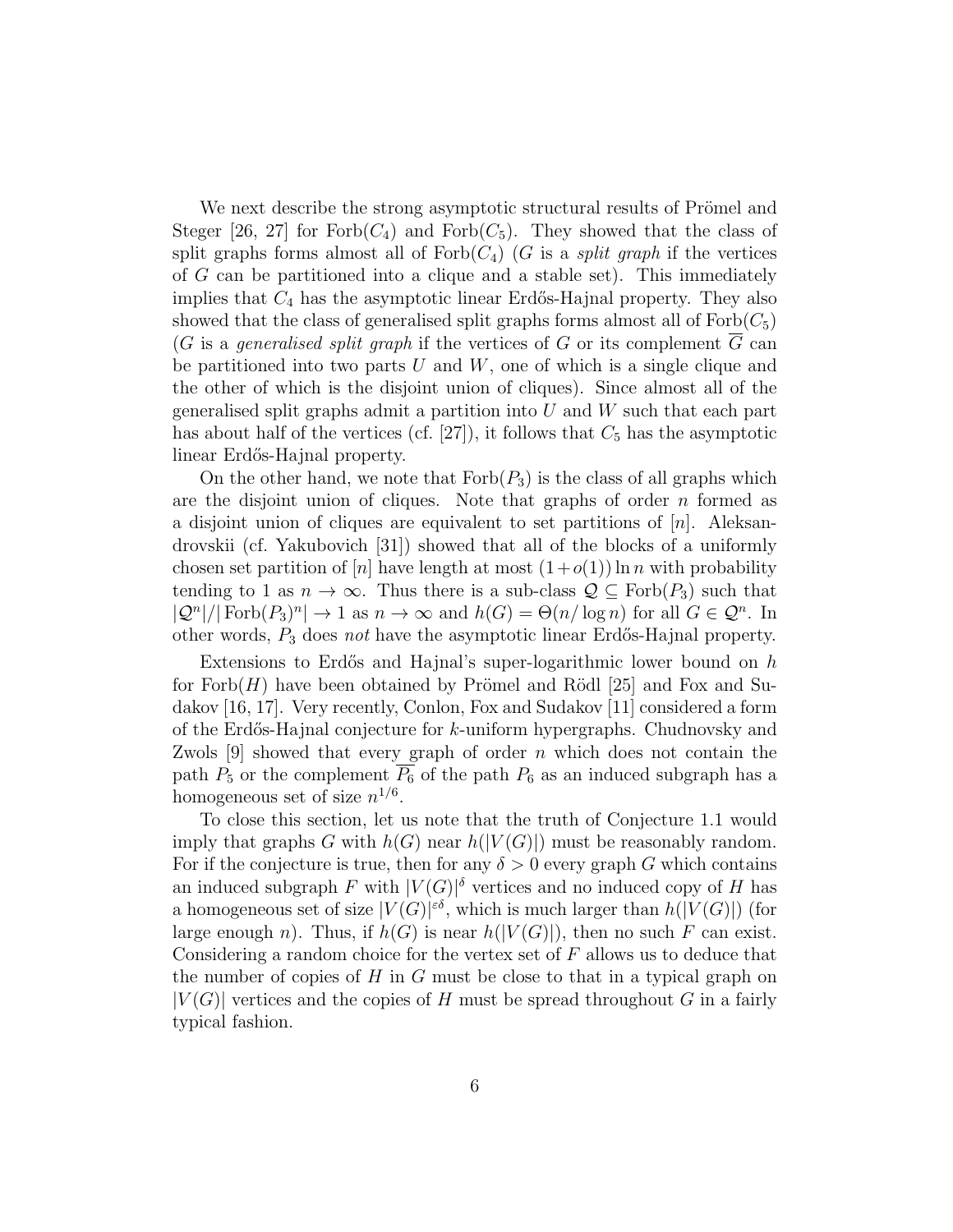### 2 Colouring numbers

In this section, we define the colouring numbers  $\tau$ ,  $\tau_1$  and  $\tau_2$  mentioned earlier, and make some simple observations concerning them.

Let F be a family of  $t \geq 1$  graph classes  $\mathcal{A}_i, i \in \{1, \ldots, t\}$ , where it is assumed that each  $\mathcal{A}_i$  contains  $K_1$ . Given a graph H, the F-colouring number  $\tau_{\mathcal{F}}(H)$  of H is the least integer k such that the following holds: for each *t*-tuple  $(n_1, \ldots, n_t)$  of non-negative integers with  $\sum_i n_i = k$ , there is a partition of  $V(H)$  into k sets  $V_i^j$  $i^j$  for  $i \in \{1, ..., t\}$  and  $j \in \{1, ..., n_i\}$  such that each induced subgraph  $H[V_i]$  $[\mathcal{A}_i]$  is isomorphic to a graph in  $\mathcal{A}_i$ . Observe that  $\tau_{\mathcal{F}}(H) \leq |V(H)|$  since each  $\mathcal{A}_i$  contains  $K_1$ .

A comment on notation: We often permit ourselves an abuse of terminology by saying that a vertex subset  $V' \subseteq V(H)$  is in  $\mathcal{A}_i$  and write  $V' \in \mathcal{A}_i$ when we mean that  $H[V']$  is isomorphic to a graph in  $\mathcal{A}_i$ .

We define eight classes of graphs. We assume that each class contains the null graph and  $K_1$ . In the following, we use the standard notation  $\overline{G}$  for the complement of the graph G. Also, the notation  $G \cup H$  indicates the disjoint union of graphs  $G$  and  $H$ .

- $\mathcal{A}_0$ : the class of edgeless graphs.
- $\mathcal{A}_1$ : the class of complements of the graphs in  $\mathcal{A}_0$ , i.e. complete graphs.
- $\mathcal{B}_1$ : the class of graphs  $K_a \cup K_b$  for any  $a, b \geq 0$ .
- $\mathcal{B}_2$ : the class of complements of the graphs in  $\mathcal{B}_1$ , i.e. complete bipartite graphs.
- $\mathcal{B}_3$ : the class of graphs  $K_a \cup \overline{K_b}$  for any  $a, b \geq 0$ .
- $\mathcal{B}_4$ : the class of complements of the graphs in  $\mathcal{B}_3$ .
- $\mathcal{B}_5$ : the class of graphs such that by deleting at most one vertex we obtain a complete graph.
- $\mathcal{B}_6$ : the class of complements of the graphs in  $\mathcal{B}_5$ , i.e. graphs such that by deleting at most one vertex we obtain an edgeless graph.

Clearly, the  $(\mathcal{A}_0)$ -colouring number is the usual chromatic number and the  $(\mathcal{A}_1)$ -colouring number is the clique cover number. The classes  $\mathcal{A}_0$ ,  $\mathcal{A}_1$ ,  $\mathcal{B}_1$ ,  $\ldots$ ,  $\mathcal{B}_6$  are illustrated in Figure 1.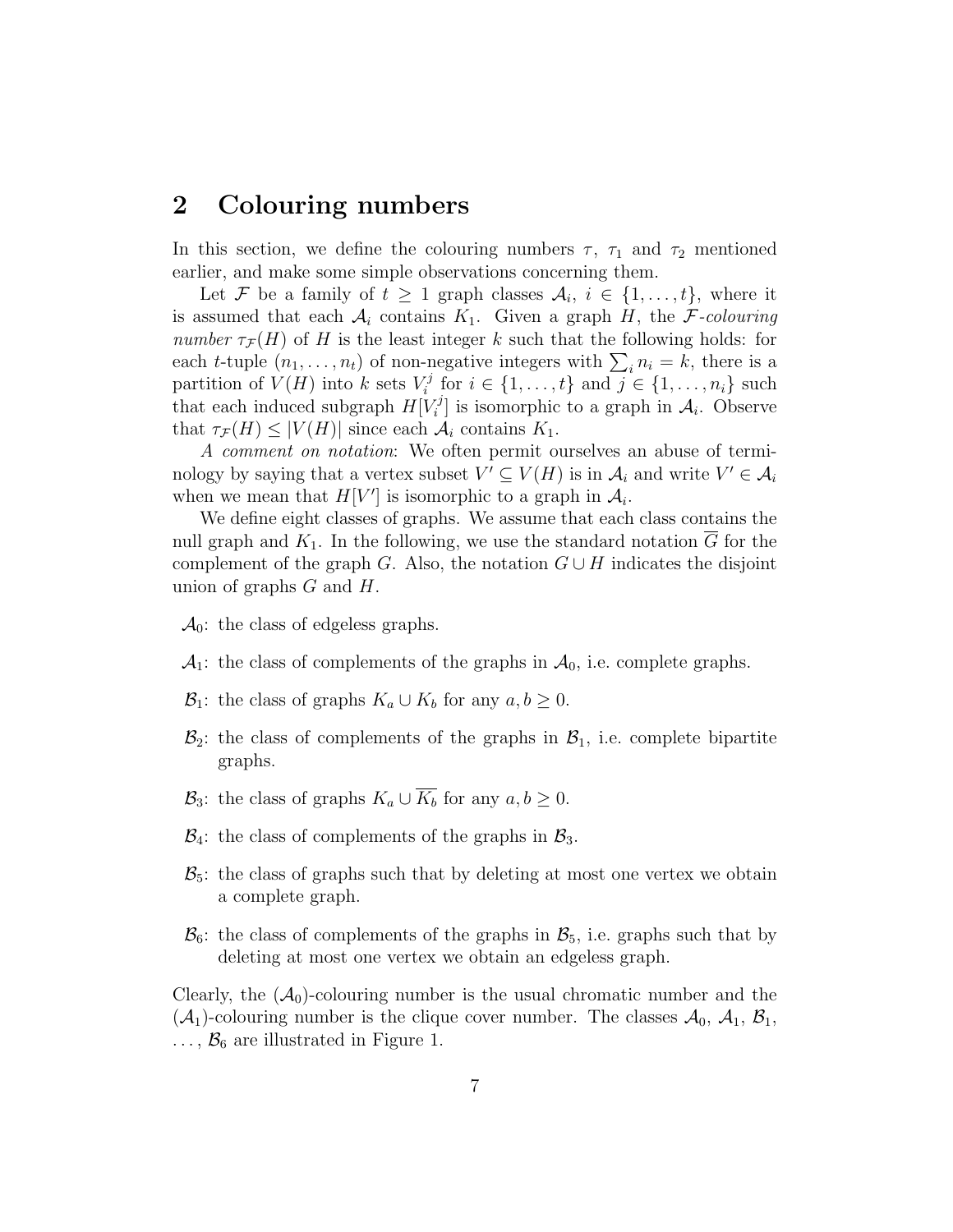

Figure 1: A depiction of the eight classes for colouring numbers.

For our purposes, we are interested in three families composed from the classes above:

- $\mathcal{F}_0 = (\mathcal{A}_0, \mathcal{A}_1),$
- $\mathcal{F}_1 = (\mathcal{B}_1, \mathcal{B}_2, \mathcal{B}_3, \mathcal{B}_4, \mathcal{B}_5, \mathcal{B}_6)$ , and
- $\mathcal{F}_2 = (\mathcal{B}_1, \mathcal{B}_2, \mathcal{B}_3, \mathcal{B}_4).$

We consider the three associated  $F$ -colouring numbers. For convenience, we denote  $\tau_{\mathcal{F}_i}(H)$  by  $\tau_i(H)$ . Note that  $\tau_0(H)$  is just the colouring number  $\tau(H)$ of  $H$  as defined by Prömel and Steger [28, 29].

Let us make two simple observations about  $\tau_i(H)$  for  $i \in \{0,1,2\}$ . First, each  $\mathcal{F}_i$  is closed under taking complements, so for each graph  $H$ ,  $\tau_i(H)$  =  $\tau_i(H)$ . Second, since each class  $\mathcal{A}_i$  and  $\mathcal{B}_j$  is closed under forming induced subgraphs, if H' is an induced subgraph of H, then  $\tau_i(H') \leq \tau_i(H)$ .

Clearly,  $\tau_2(H) \leq \tau_1(H)$  for any H. Since  $\mathcal{A}_0$  is a subclass of each of  $\mathcal{B}_2$ ,  $\mathcal{B}_4$ ,  $\mathcal{B}_6$ , while  $\mathcal{A}_1$  is a subclass of each of  $\mathcal{B}_1$ ,  $\mathcal{B}_3$ ,  $\mathcal{B}_5$ , we also have  $\tau_1(H) \leq \tau(H)$ for any  $H$ .

Now let us discuss the class  $H$ . Recall that we defined  $H$  to be all graphs H such that  $\tau_1(H) < \tau(H)$ . Clearly,  $H \in \mathcal{H}$  if and only if  $\overline{H} \in \mathcal{H}$ . Also,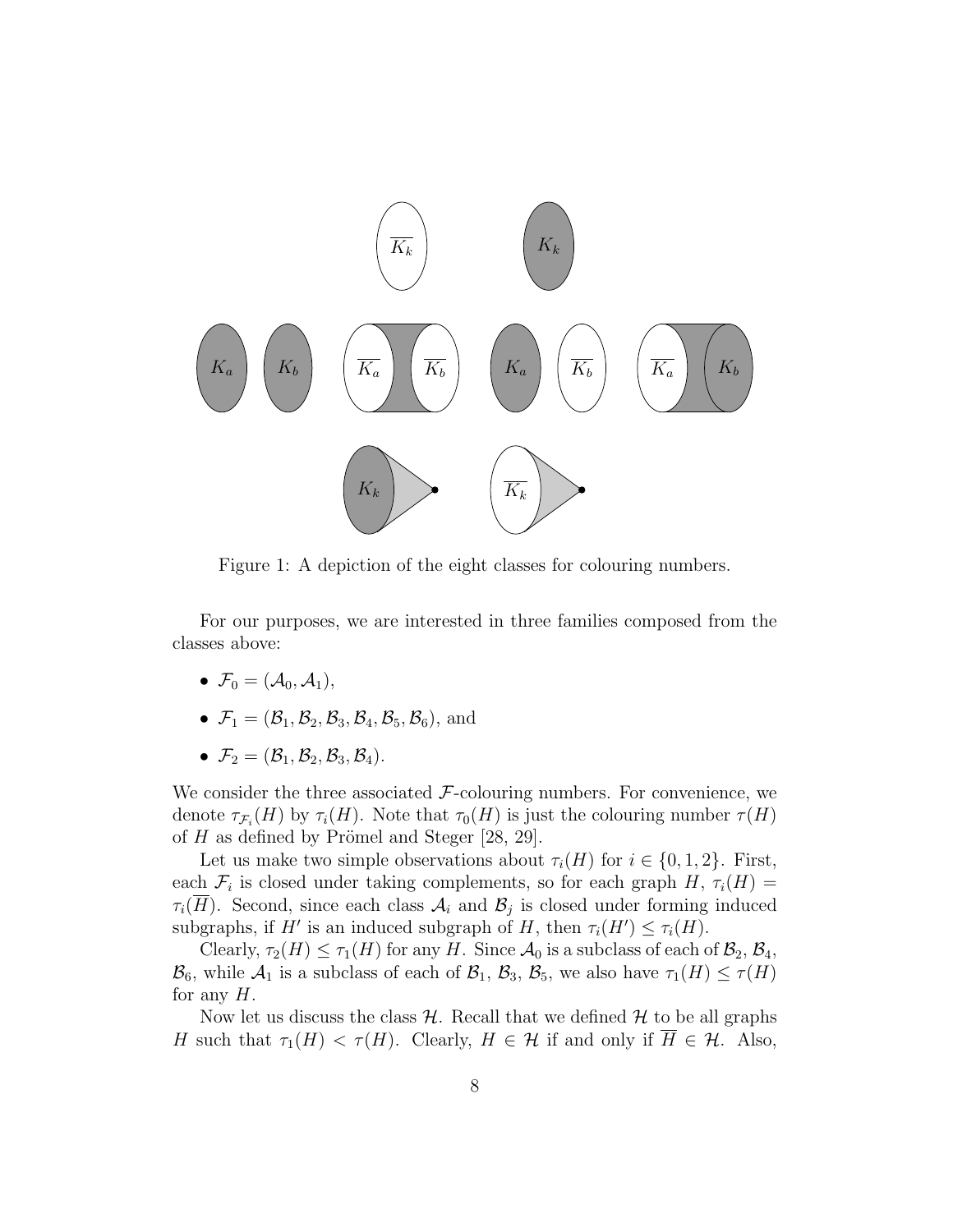$K_1 \notin \mathcal{H}$ . Consider a graph H with  $k \geq 2$  vertices. It is easily checked that if H is an induced subgraph of the path  $P_4$ , then  $\tau(H) = 2$ ; otherwise,  $\tau(H) \geq 3$ . If  $k = 2$  then  $\tau_1(H) = 1$ , while if  $k \in \{3, 4\}$  then  $\tau_1(H) = 2$ . We see that  $K_2$  and  $K_2$  are in  $H$ , but of course Lemma 1.5 is trivial for these two graphs. Other graphs in H have  $\tau(H) \geq 3$ . We will assume that  $\tau(H) \geq 3$ when we prove Lemma 1.5 in Section 4.

We mentioned earlier that  $C_4$  and  $C_5$  were known to have the asymptotic linear Erdős-Hajnal property. From the above we see that  $C_4$  satisfies  $\tau_1(H) = 2 < 3 = \tau(H)$  so  $C_4 \in \mathcal{H}$ ; and it is not hard to check that the same result holds for  $C_5$ .

## 3 Colouring numbers of random graphs

In this section we consider colouring numbers of the random graph  $G_{1/2}^n$ , and prove Lemma 1.4. (We now use  $n$  rather than  $h$  for the number of vertices.) Recall that  $G_{1/2}^n$  is sampled uniformly from the graphs on [n]; and that a property holds *asymptotically almost surely*  $(a.a.s.)$  if it holds with probability tending to 1 as  $n \to \infty$ . We may rephrase Lemma 1.4 as saying that  $\tau_1(G_{1/2}^n) < \tau(G_{1/2}^n)$  a.a.s. We first give a lemma which will allow us to work with  $\tau_2$  rather than with  $\tau_1$ .

## 3.1 Working with  $\tau_2$  rather than with  $\tau_1$

**Lemma 3.1.** Let H be a graph such that  $\tau_2(H) + \alpha(H) + \omega(H) \leq \tau(H) + 1$ . Then  $\tau_1(H) < \tau(H)$ .

*Proof.* Let  $t = \tau(H)-1$ . Let  $n_1, \ldots, n_6$  be non-negative integers with  $\sum_i n_i =$ t. We must show that H has a colouring consisting of t colour sets, with  $n_i$ colour sets in  $\mathcal{B}_i$  for each  $i \in \{1, \ldots, 6\}.$ 

Let  $m_0 = n_2 + n_4 + n_6$  and  $m_1 = n_1 + n_3 + n_5$ . Suppose first that  $n_5 \geq \omega(H)$ . Now H has a colouring with  $m_0$  stable sets and  $m_1 + 1$  cliques (since  $m_0 + m_1 + 1 = \tau(H)$ ). Choose one of these cliques, with say j vertices, and redistribute these vertices amongst the  $m_1$  other cliques, at most one to any clique (which we can do since  $j \leq \omega(H) \leq m_1$ ). This yields a colouring consisting of t colour sets,  $m_0$  of which are stable sets,  $m_1 - j$  of which are cliques, and j of which are colour sets in  $\mathcal{B}_5$ . Since cliques are in each of  $\mathcal{B}_1$ ,  $\mathcal{B}_3$ ,  $\mathcal{B}_5$  and stable sets are in each of  $\mathcal{B}_2$ ,  $\mathcal{B}_4$ ,  $\mathcal{B}_6$ , these colour sets may be re-designated to show that this colouring is as desired.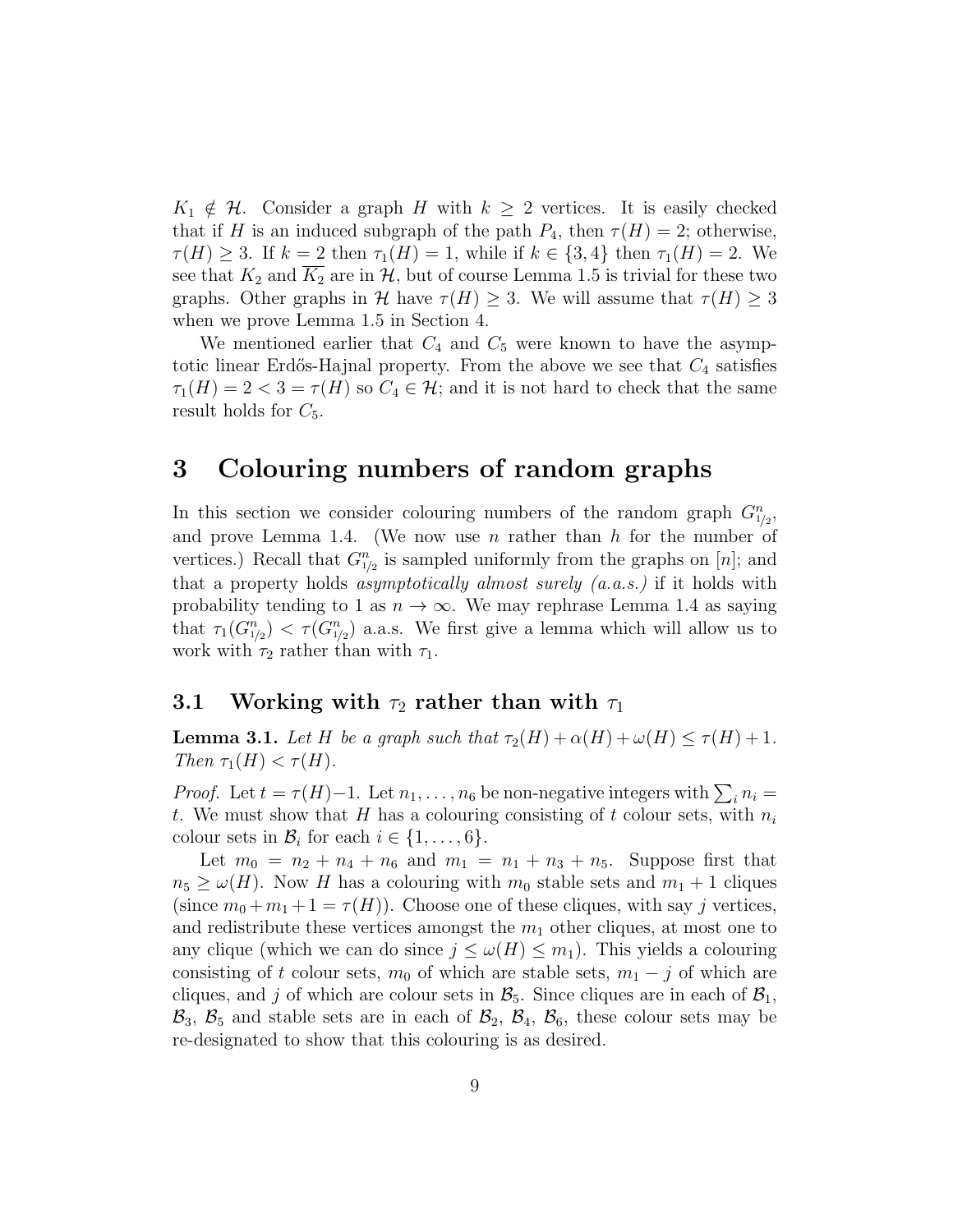Similarly, if  $n_6 \ge \alpha(H)$ , then H has a colouring with  $m_0 + 1$  stable sets and  $m_1$  cliques: choose one of these stable sets and redistribute the vertices amongst the other stable sets, at most one to any stable set; this yields a colouring as required.

It remains to consider the case when  $n_5 < \omega(H)$  and  $n_6 < \alpha(H)$ . Then H has a colouring with  $n_i$  colour sets in  $\mathcal{B}_i$  for each  $i \in \{1, \ldots, 4\}$  and no other colour sets, since  $n_1 + \cdots + n_4 \geq t - (\alpha(H) - 1) - (\omega(H) - 1) \geq \tau_2(H)$ . Adding  $n_5 + n_6$  empty sets yields a colouring as required.  $\Box$ 

It will now suffice to prove that

$$
\tau_2(G_{1/2}^n) + \alpha(G_{1/2}^n) + \omega(G_{1/2}^n) \le \tau(G_{1/2}^n) \quad \text{a.a.s.,}
$$
 (2)

for then the above lemma immediately gives Lemma 1.4. It is well known that both  $\alpha(G_{1/2}^n)$  and  $\omega(G_{1/2}^n)$  are less than  $2 \log n$  a.a.s. (and indeed we noted this when discussing Ramsey numbers in Section 1). Let

$$
\beta(n) = 2\log n - 2\log\log n. \tag{3}
$$

Results of [15, 24], extending work in [6, 23], show that

$$
\frac{n}{\beta(n) - 2 + o(1)} \le \chi(G_{1/2}^n) \le \frac{n}{\beta(n) - 3 + o(1)} \text{ a.a.s.}
$$
 (4)

We shall use the lower bound here, together with the fact that  $\tau(H) \geq \chi(H)$ for each graph H. Our main task is to show that  $\tau_2(G_{1/2}^n)$  is a.a.s. much smaller than  $\chi(G_{1/2}^n)$ . We shall follow the approach used in [15] to prove the upper bound in (4), in order to show that

$$
\tau_2(G_{1/2}^n) \le \frac{n}{\beta(n) - 1 + o(1)} \text{ a.a.s.}
$$
 (5)

Since

$$
\frac{n}{\beta(n) - 2 + o(1)} - \frac{n}{\beta(n) - 1 + o(1)} = \left(\frac{1}{4} + o(1)\right) \frac{n}{(\log n)^2},
$$

we obtain  $(2)$  from the inequalities  $(4)$  and  $(5)$ , together with the upper bounds on  $\alpha(G_{1/2}^n)$  and  $\omega(G_{1/2}^n)$ .

We actually prove a stronger version of  $(5)$ , where we insist that each colour set is 'balanced'. Let  $\tilde{\mathcal{B}}_1$  be the class of graphs  $K_a \cup K_b$  for any  $a, b \geq 0$ with  $|a - b| \leq 1$ ; and we similarly define  $\tilde{\mathcal{B}}_2$ ,  $\tilde{\mathcal{B}}_3$  and  $\tilde{\mathcal{B}}_4$ . Let  $\tilde{\tau}_2(H)$  denote the corresponding colouring number. Of course, always  $\tau_2(H) \leq \tilde{\tau}_2(H)$  for each graph H.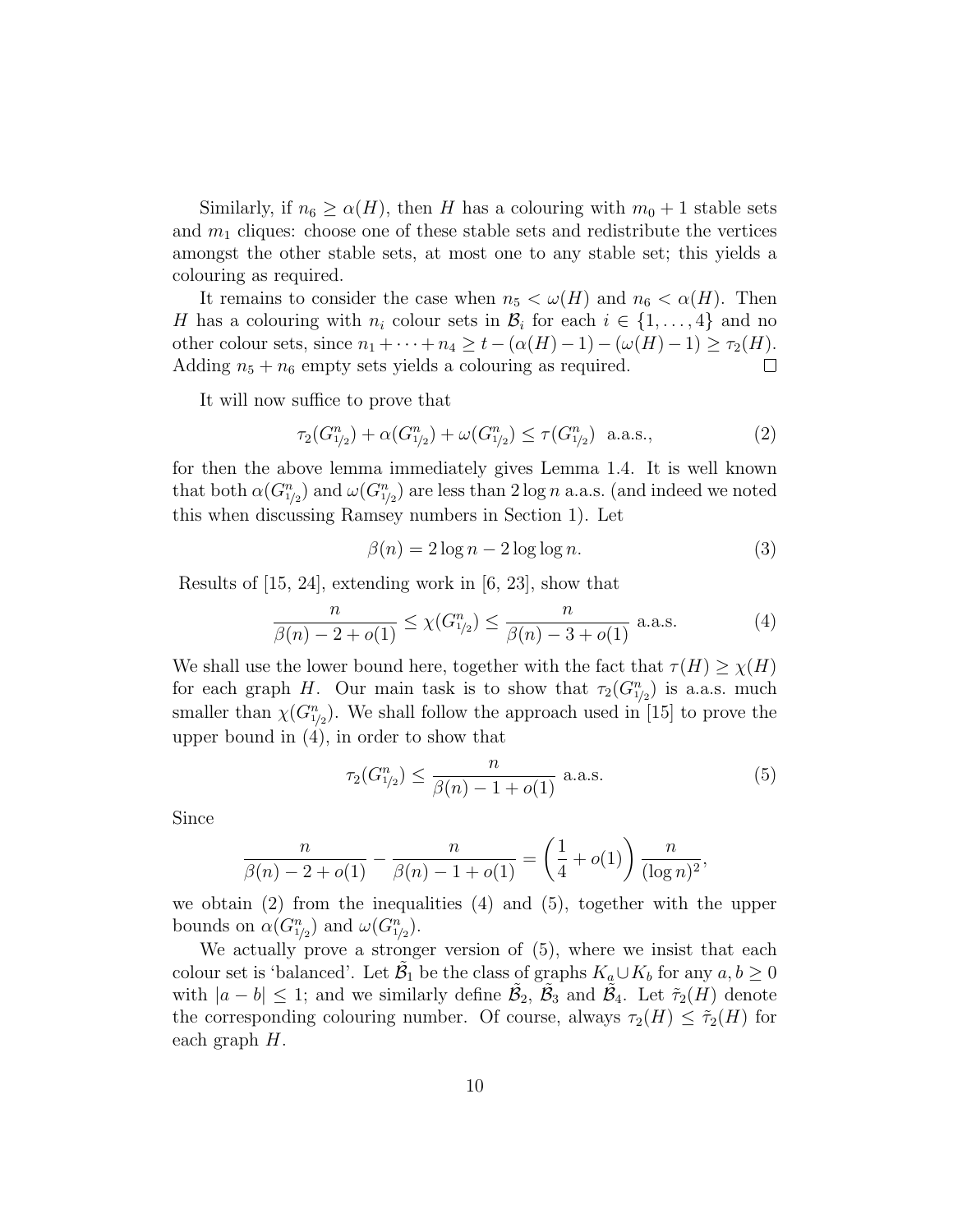Lemma 3.2.

$$
\tilde{\tau}_2(G_{1/2}^n) \le \frac{n}{\beta(n)-1+o(1)}.
$$

Our remaining task in this section is to prove this lemma. The method involves estimating first and second moments, so that we may employ Janson's inequality to show that there are induced subgraphs as required with very small failure probability: this will allow the use of a natural greedy algorithm to find colourings as required.

#### 3.2 An expectation calculation

For  $i \in \{1, \ldots, 4\}$ , let  $\beta_i(G)$  be the maximum size of a set  $W \subseteq V(G)$  such that W is in  $\mathcal{B}_i$  (that is, the induced subgraph  $G[W] \in \mathcal{B}_i$ ); and, given a positive integer k, let  $\beta_i^{(k)}$  $i^{(k)}(G)$  be the number of k-sets  $W \subseteq V(G)$  such that W is in  $\mathcal{B}_i$ . We define  $\tilde{\beta}_i(G)$  and  $\tilde{\beta}_i^{(k)}$  $i^{(k)}_i(G)$  similarly, referring to  $\tilde{\mathcal{B}_i}$ . Recall that  $\beta(n)$  was defined in (3). Let

$$
\alpha(n) = \beta(n) + 2\log e - 1\tag{6}
$$

and note that  $\alpha(n)$  is the same as  $\alpha_{0,1/2}(n)$  in the notation in [15]. Let  $0<\delta<1$  be fixed and let

$$
\gamma(n) = \gamma_{\delta}(n) = \lfloor \alpha(n) + 1 - \delta \rfloor. \tag{7}
$$

Let  $\mathcal{B}_i^n$  denote the set of graphs in  $\mathcal{B}_i$  on [n]. Let  $\tilde{\mathcal{B}}_i^n$  denote the set of graphs in  $\mathcal{B}_i$  on [n]. Note that

$$
|\tilde{\mathcal{B}}_{i}^{n}| = \begin{cases} \frac{1}{2} {n \choose \lfloor n/2 \rfloor} & \text{if } i \in \{1, 2\} \text{ and } n \ge 2 \text{ even}; \\ {n \choose \lfloor n/2 \rfloor} & \text{if } i \in \{1, 2\} \text{ and } n \ge 3 \text{ odd}; \\ {n \choose \lfloor n/2 \rfloor} & \text{if } i \in \{3, 4\} \text{ and } n \ge 4 \text{ even}; \\ 2 {n \choose \lfloor n/2 \rfloor} & \text{if } i \in \{3, 4\} \text{ and } n \ge 3 \text{ odd}. \end{cases}
$$
(8)

In any case,  $|\tilde{\mathcal{B}}_i^n| = 2^{(1+o(1))n}$  for each  $i \in \{1, ..., 4\}$ .

**Lemma 3.3.** Fix  $i \in \{1, ..., 4\}$ . For  $k = \gamma(n)$ ,

$$
\mathbb{E}[\tilde{\beta}_i^{(k)}(G_{1/2}^n)] \ge n^{1+\delta+o(1)}.
$$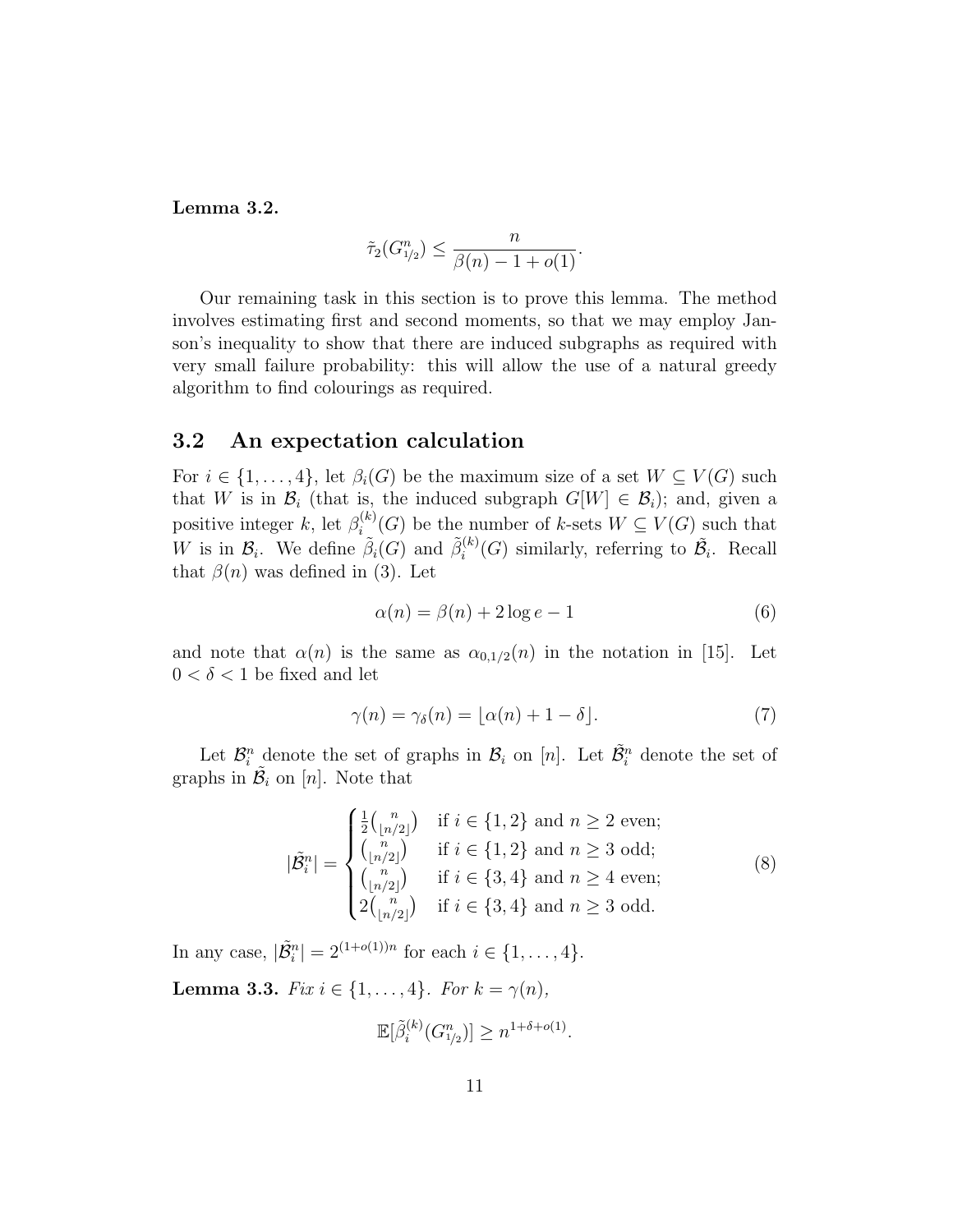*Proof.* For  $k = k(n) = \Theta(\log n)$ , we have

$$
\mathbb{E}[\tilde{\beta}_{i}^{(k)}(G_{1/2}^{n})] = {n \choose k} |\tilde{\mathcal{B}}_{i}^{k}| 2^{-{k \choose 2}}
$$

$$
\sim \left(\frac{ne}{k}\right)^{k} (2\pi k)^{-1/2} |\tilde{\mathcal{B}}_{i}^{k}| (2^{-(k-1)/2})^{k}
$$

$$
= \left(\frac{ne}{k} |\tilde{\mathcal{B}}_{i}^{k}|^{1/k} 2^{-(k-1)/2}\right)^{k} n^{o(1)}.
$$

Let  $(x_n)$  be a bounded sequence of real numbers such that  $k = k(n) =$  $\alpha(n) + x_n$  is integer-valued. Then

$$
\log k = 1 + \log \log n + \log \left( 1 - \frac{\log \log n + O(1)}{\log n} \right) = 1 + \log \log n + o(1)
$$

and so, using  $|\tilde{\mathcal{B}}_i^k| = 2^{(1+o(1))k}$  as  $n \to \infty$ ,

$$
\log \left( \frac{ne}{k} \, |\tilde{\mathcal{B}}_i^k|^{1/k} \, 2^{-(k-1)/2} \right)
$$
  
=  $\log n + \log e - 1 - \log \log n + \frac{1}{k} \log |\tilde{\mathcal{B}}_i^k| - \frac{k-1}{2} + o(1)$   
=  $1 - \frac{x_n}{2} + o(1) \ge \frac{1+\delta}{2} + o(1)$ 

if  $x_n \leq 1 - \delta$ ; and then, since  $k = (2 + o(1)) \log n$ ,

$$
\mathbb{E}[\tilde{\beta}_i^{(k)}(G_{1/2}^n)] \ge n^{1+\delta+o(1)}
$$

.

The lemma now follows on taking k as  $\gamma(n)$ .

$$
\Box
$$

### 3.3 Using Janson's inequality

Let  $(x_n)$  be a bounded sequence of real numbers such that for

$$
k = \beta(n) + x_n = 2\log n - 2\log\log n + x_n \in \mathbb{N}
$$

we have  $\mathbb{E}(\tilde{\beta}_i^{(k)})$  $i^{(k)}(G_{1/2}^n) \to \infty$  as  $n \to \infty$ . Consider an  $i \in \{1, \ldots, 4\}$ . In this section, we prove that with extremely small failure probability there is a ksubset of  $[n]$  which is in  $\tilde{\mathcal{B}}_i$ . For this, we use Janson's Inequality (see [19, 20] or Theorems 2.14, 2.18 in [21]):

$$
\mathbb{P}(\tilde{\beta}_{i}^{(k)}(G_{1/2}^{n})=0) \leq \exp\left(-\frac{\mathbb{E}^{2}(\tilde{\beta}_{i}^{(k)}(G_{1/2}^{n}))}{\mathbb{E}(\tilde{\beta}_{i}^{(k)}(G_{1/2}^{n})) + \Delta}\right),
$$
\n(9)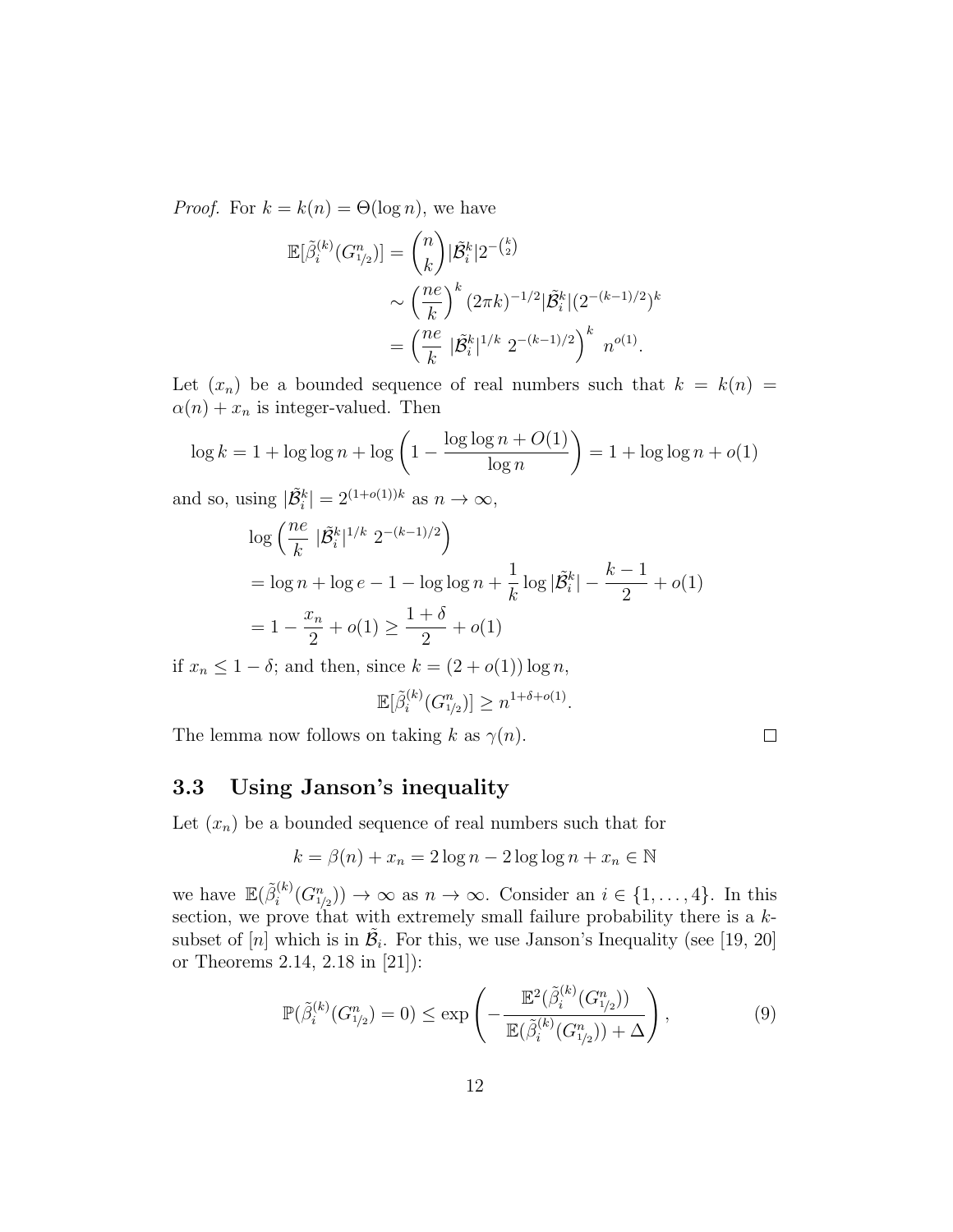where

$$
\Delta = \sum_{A,B} \mathbb{P}(A, B \in \tilde{\mathcal{B}_i})
$$

and the sum is over k-subsets A and B of  $[n]$  with  $|A \cap B| \in \{2, ..., k-1\}$ . Let  $p(k, \ell)$  be the probability that two k-subsets of [n] that overlap on exactly  $\ell$  vertices are both in  $\tilde{\mathcal{B}}_i$ . Then

$$
\Delta = {n \choose k} \sum_{\ell=2}^{k-1} {k \choose \ell} {n-k \choose k-\ell} p(k,\ell).
$$

Now let A and B be two k-subsets of  $[n]$  that overlap on exactly  $\ell$  vertices, i.e.  $|A \cap B| = \ell$ . Then, letting X denote the graph induced on  $A \cap B$  and letting G run over the graphs on  $A \cap B$ ,

$$
p(k, \ell) = \mathbb{P}(A, B \in \tilde{\mathcal{B}}_i)
$$
  
=  $\sum_G \mathbb{P}(A \in \tilde{\mathcal{B}}_i | X = G) \mathbb{P}(X = G) \mathbb{P}(B \in \tilde{\mathcal{B}}_i | X = G)$   
 $\leq \max_G \mathbb{P}(A \in \tilde{\mathcal{B}}_i | X = G) \cdot \mathbb{P}(B \in \tilde{\mathcal{B}}_i).$ 

We need two upper bounds on the first factor here. First, note that for each  $G, \ \mathbb{P}(G_{1/2}^{\ell} = G) = 2^{-\binom{\ell}{2}}, \text{ and so}$ 

$$
\max_{G} \mathbb{P}(A \in \tilde{\mathcal{B}}_i | X = G) \le 2^{\binom{\ell}{2}} \mathbb{P}(A \in \tilde{\mathcal{B}}_i).
$$

We now derive a second bound. Note first that  $\mathbb{P}(A \in \tilde{\mathcal{B}}_i | X = G) = 0$  unless  $G \in \mathcal{B}_i^{\ell}$ . Each graph G on  $A \cap B$  in  $\mathcal{B}_1^{\ell}$  has a unique corresponding unordered partition into two cliques, and so we may extend G to a graph on A in  $\tilde{\mathcal{B}}_1^k$  in at most  $2^{k-\ell}$  ways; and  $\mathcal{B}_2^{\ell}$  behaves similarly. If a graph G on  $A \cap B$  in  $\mathcal{B}_3^{\ell}$ has an edge, then it has a unique corresponding partition into a clique and a stable set; and if it has no edges, then it has  $\ell + 1 \leq k$  such partitions. Thus each graph in G on  $A \cap B$  in  $\mathcal{B}_3^{\ell}$  can be extended to a graph on A in  $\tilde{\mathcal{B}}_3^k$  in at most  $k2^{k-\ell}$  ways; and  $\mathcal{B}_4^{\ell}$  behaves similarly. Thus

$$
\max_{G} \mathbb{P}(A \in \tilde{\mathcal{B}}_i | X = G) \leq k 2^{k-\ell} 2^{-\binom{k}{2} + \binom{\ell}{2}}.
$$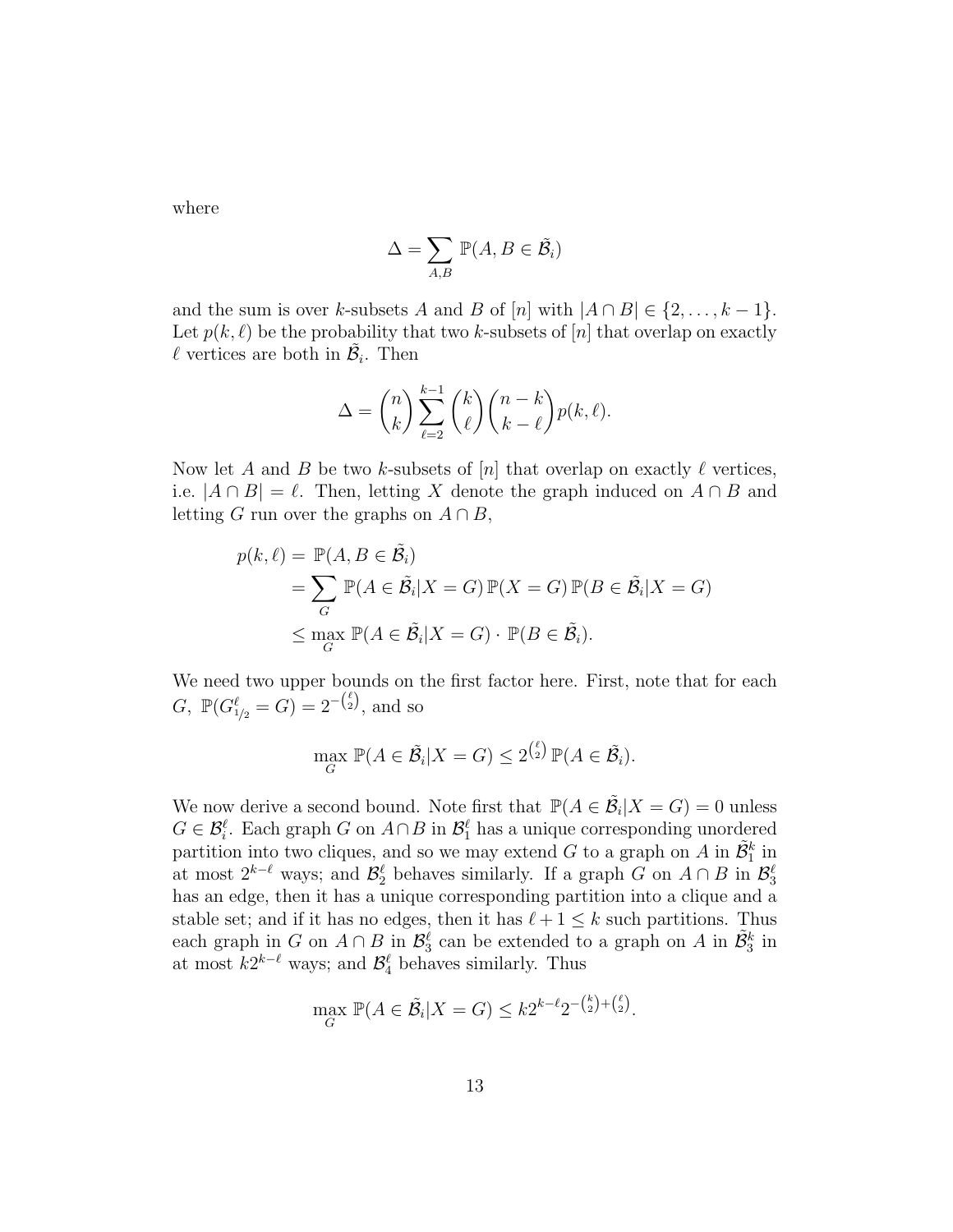We break the sum for  $\Delta$  into two parts. Let  $\ell_0$  be an integer with  $\ell_0 \sim$  $k - \sqrt{\log n}$ . Then  $\Delta \leq \Delta_1 + \Delta_2$ , where

$$
\Delta_1 = \mathbb{E}(\tilde{\beta}_i^{(k)}(G_{1/2}^n)) \cdot \sum_{\ell=2}^{\ell_0} \binom{k}{\ell} \binom{n-k}{k-\ell} 2^{\binom{\ell}{2}} \mathbb{P}(A \in \tilde{\mathcal{B}}_i) \text{ and}
$$

$$
\Delta_2 = \mathbb{E}(\tilde{\beta}_i^{(k)}(G_{1/2}^n)) \cdot \sum_{\ell=\ell_0+1}^{k-1} \binom{k}{\ell} \binom{n-k}{k-\ell} k 2^{k-\ell} 2^{-\binom{k}{2} + \binom{\ell}{2}}.
$$

First consider  $\Delta_1$ . For every  $\ell \leq k$ ,

$$
\binom{k}{\ell}\binom{n-k}{k-\ell} \le k^{\ell} \frac{k^{\ell}}{(n-k)^{\ell}}\binom{n}{k}.
$$

Hence

$$
\Delta_1 \le \mathbb{E}^2(\tilde{\beta}_i^{(k)}(G_{1/2}^n)) \sum_{\ell=2}^{\ell_0} \left(\frac{k^2}{n-k}\right)^{\ell} 2^{\binom{\ell}{2}}.\tag{10}
$$

If we set  $s_\ell = (k^2/(n-k))^{\ell} 2^{\binom{\ell}{2}}$ , then  $s_{\ell+1}/s_{\ell} = 2^{\ell} k^2/(n-k)$ . So the sequence  $(s_\ell)$  is decreasing and then inreasing. Therefore,

$$
\max_{\ell \in \{2,\ldots,\ell_0\}} \{s_\ell\} = \max\{s_2,s_{\ell_0}\}.
$$

Now  $s_2 = 2k^4/(n-k)^2$  and

$$
s_{\ell_0} \le \left(\frac{k^2}{n-k} 2^{\ell_0/2}\right)^{\ell_0} \le \left(2^{-(1/2+o(1))\sqrt{\log n}}\right)^{\ell_0} = o(s_2).
$$

Thus the inequality  $(10)$  now becomes for n large enough

$$
\Delta_1 \leq \frac{2k^5}{(n-k)^2} \mathbb{E}^2(\tilde{\beta}_i^{(k)}(G_{1/2}^n)) = O\left(\frac{(\log n)^5}{n^2}\right) \mathbb{E}^2(\tilde{\beta}_i^{(k)}(G_{1/2}^n)).
$$

Now consider  $\Delta_2$ . We have

$$
\binom{k}{\ell}\binom{n-k}{k-\ell} \le \frac{k^{k-\ell}}{(k-\ell)!} \frac{n^{k-\ell}}{(k-\ell)!} \le 4\left(\frac{kn}{2}\right)^{k-\ell}
$$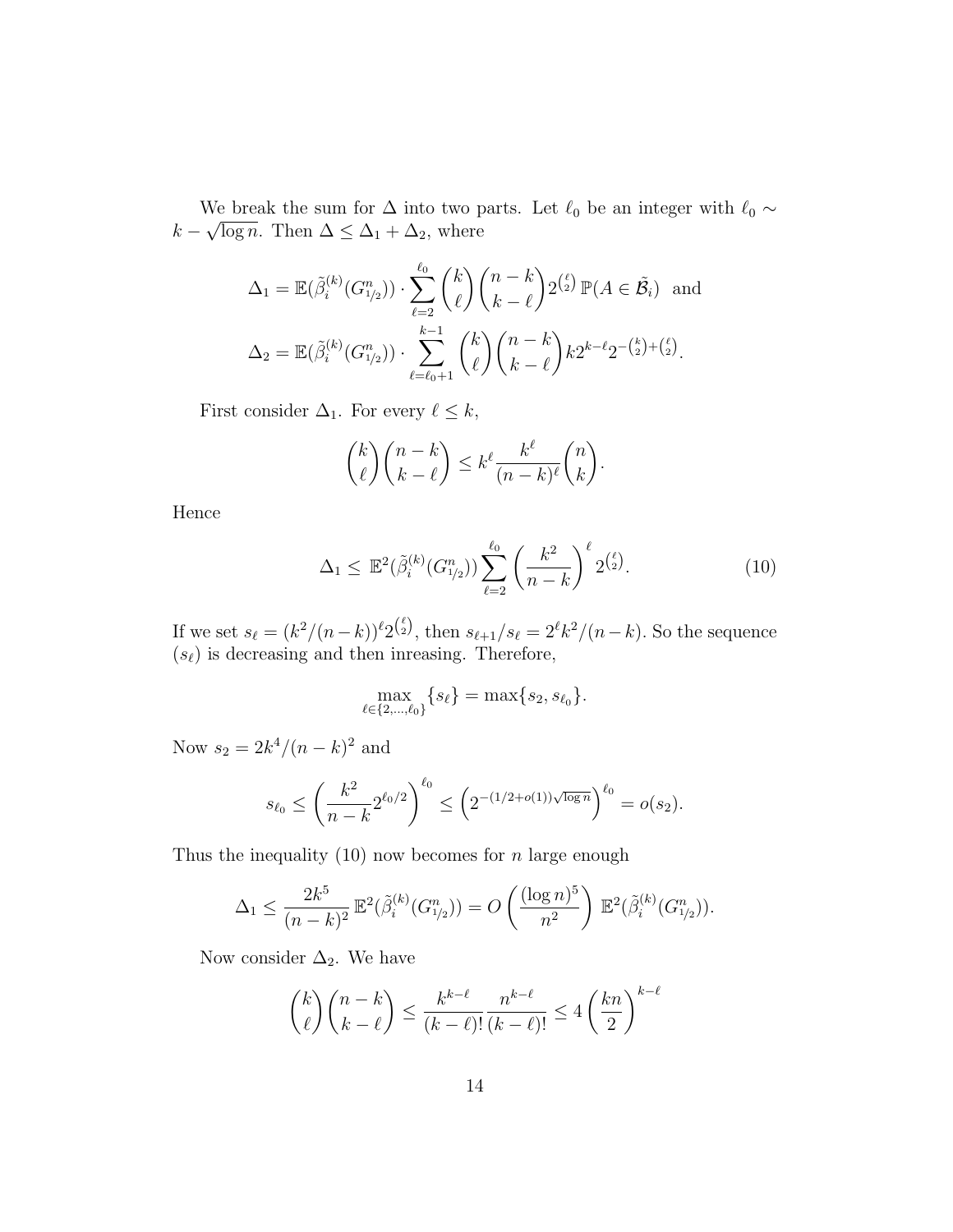since  $(k - \ell)! \geq 2^{k-\ell-1}$ . Thus

$$
\Delta_2 \le 4k \mathbb{E}(\tilde{\beta}_i^{(k)}(G_{1/2}^n)) \sum_{\ell=\ell_0}^{k-1} (kn)^{k-\ell} 2^{-\binom{k}{2} + \binom{\ell}{2}}.
$$

Now let  $t_{\ell} = (kn)^{k-\ell} 2^{-\binom{k}{2}+\binom{\ell}{2}}$  for  $\ell \in {\ell_0, \ldots, k-1}$ . Note that  $\log(t_{\ell}) =$  $(k-\ell)\log(kn)-\binom{k}{2}$  $\binom{k}{2} + \binom{\ell}{2}$  $\binom{\ell}{2}$ , which is convex in  $\ell$ . Thus  $\log(t_\ell)$  has its maximum value at  $\ell = \ell_0$  or  $\ell = k - 1$ ; and hence the same must hold for  $t_{\ell}$ . But  $\log(t_{\ell_0}) = -(1 + o(1))(\log n)^{3/2}$  so  $t_{\ell_0} = o(1/n)$ . Also  $\binom{k}{2}$  $\binom{k}{2} - \binom{k-1}{2}$  $\binom{-1}{2} = k - 1,$ and so  $t_{k-1} = kn2^{-k+1} = O((\log n)^3/n)$ . Hence

$$
\Delta_2 = o((\log n)^5/n) \cdot \mathbb{E}(\tilde{\beta}_i^{(k)}(G_{1/2}^n)) = o(1) \cdot \mathbb{E}(\tilde{\beta}_i^{(k)}(G_{1/2}^n)).
$$

It follows that

$$
\mathbb{E}(\tilde{\beta}_i^{(k)}(G_{1/2}^n)) + \Delta = \mathbb{E}(\tilde{\beta}_i^{(k)}(G_{1/2}^n)) + \Delta_1 + \Delta_2 \le \max\{2\mathbb{E}(\tilde{\beta}_i^{(k)}(G_{1/2}^n)), 3\Delta_1\}
$$

for *n* sufficiently large. Now, by (9) and the upper bound on  $\Delta_1$ , we obtain the following lemma. (Recall that  $\gamma(n)$  is defined in (7).)

**Lemma 3.4.** Let  $i \in \{1, \ldots, 4\}$  be fixed. For  $k = \gamma(n)$ ,

$$
\mathbb{P}(\tilde{\beta}_i^{(k)}(G_{1/2}^n) = 0) \le \max \left\{ \exp \left( -\frac{1}{2} \mathbb{E} \left( \tilde{\beta}_i^{(k)}(G_{1/2}^n) \right) \right), \exp \left( -\Omega \left( \frac{n^2}{(\log n)^5} \right) \right) \right\}.
$$

#### 3.4 A greedy colouring algorithm

**Lemma 3.5.** It holds a.a.s. that for each  $i \in \{1, 2, 3, 4\}$  and for all  $V' \subseteq [n]$ with  $|V'| \ge n/(\log n)^3$ , we have  $\widetilde{\beta}_i(G_{1/2}^n[V']) \ge \gamma(|V'|)$ .

*Proof.* Note that Lemma 3.3 implies that for any  $V' \subseteq [n]$  with  $|V'| \ge$  $n/(\log n)^3$ , we have

$$
\mathbb{E}\left(\tilde{\beta}_i^{(\gamma(|V'|))}(G^n_{1/2}[V'])\right) \geq |V'|^{1+\delta+o(1)}.
$$

So, applying Lemma 3.4, we deduce that

$$
\mathbb{P}\left(\tilde{\beta}_{i}(G_{1/2}^{n}[V']) < \gamma(|V'|)\right) \le \exp\left(-|V'|^{1+\delta+o(1)}\right) \le \exp\left(-\left(\frac{n}{(\log n)^{3}}\right)^{1+\delta+o(1)}\right).
$$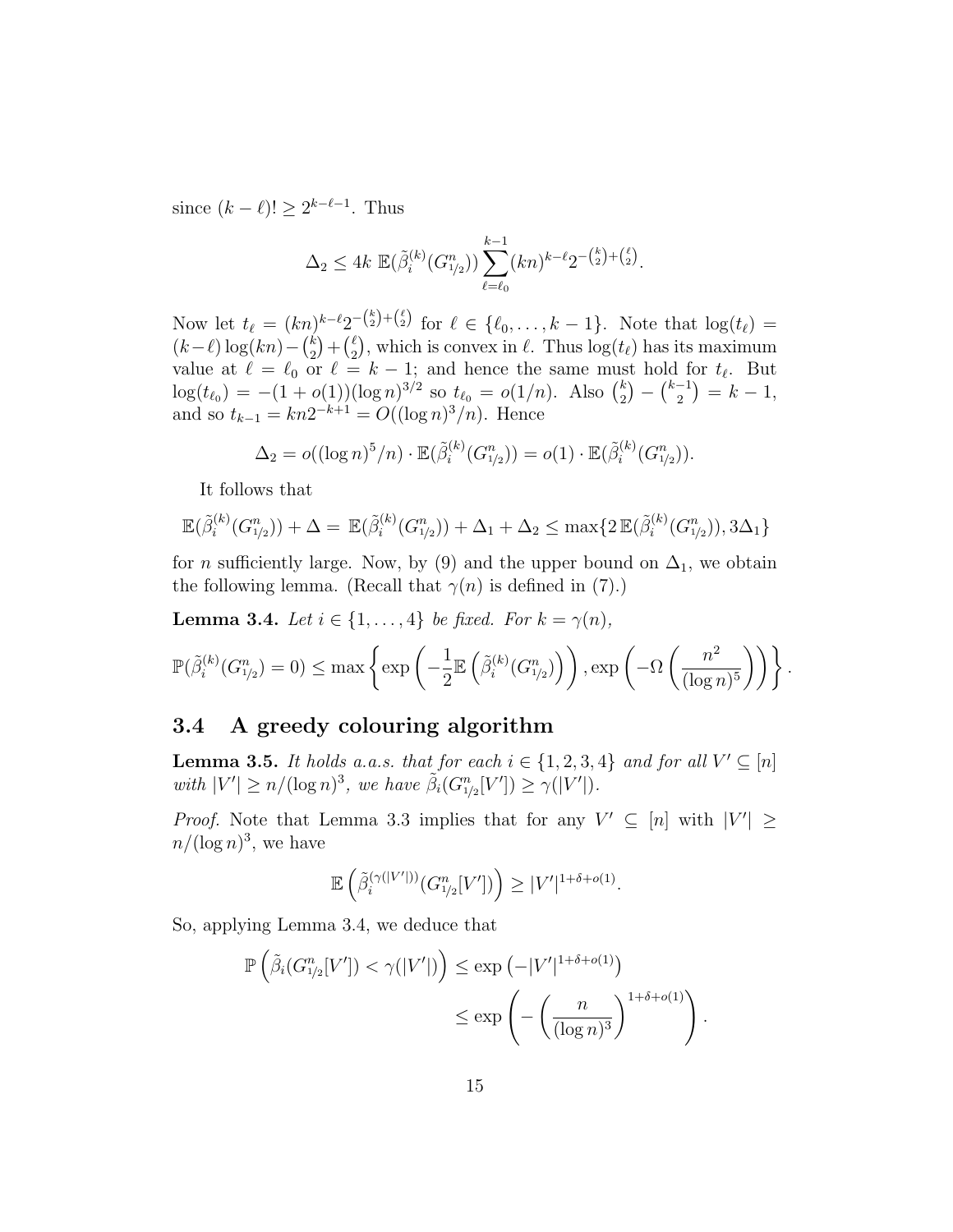Since there are at most  $2^n$  choices for  $V'$ , the probability that there exists a set  $V' \subseteq [n]$  with  $|V'| \ge n/(\log n)^3$  and  $\tilde{\beta}_i(G_{1/2}^n[V']) < \gamma(|V'|)$  is at most  $2^n \exp(-(n/(\log n)^3)^{1+\delta+o(1)}) = o(1).$  $\Box$ 

We consider the following algorithm for colouring  $G_{1/2}^n$ . Let  $V' = [n]$ . While  $|V'| \ge n/(\log n)^3$ , we choose and remove a colour set S from  $G_{1/2}^n[V']$ of size  $\gamma(|V'|)$ , with S in  $\tilde{\mathcal{B}}_i$  for any desired  $i \in \{1, 2, 3, 4\}$ . At the end, we obtain a collection of colour sets in  $\tilde{\mathcal{B}}_i$ ,  $i \in \{1, 2, 3, 4\}$ , each of them corresponding to a colour in the colouring of  $G_{1/2}^n$ . Lemma 3.5 implies that a.a.s. we will be able to perform this algorithm and be left with at most  $n/(\log n)^3$  uncoloured vertices. We may assign a new different colour to each of these remaining vertices. Thus, if the above algorithm stops after  $f(n)$ steps, then  $\tilde{\tau}_2(G_{1/2}^n) \le f(n) + n/(\log n)^3$ .

Recall that  $\gamma(n) = |\beta(n) + 2 \log e - \delta|$ . Clearly,  $\gamma(s)$  is non-decreasing and

$$
\gamma\left(\left\lceil\frac{n}{(\log n)^3}\right\rceil\right) = \gamma(n)\left(1 + O\left(\frac{\log\log n}{\log n}\right)\right).
$$

Thus, for all integers  $s \in \{\lceil n/(\log n)^3 \rceil, \ldots, n\},\$ 

$$
\gamma(s) = \gamma(n) \left( 1 + O\left(\frac{\log \log n}{\log n}\right) \right),\tag{11}
$$

and furthermore

$$
f(n) = \frac{n}{\gamma(n)} \left( 1 + O\left(\frac{\log \log n}{\log n}\right) \right). \tag{12}
$$

Assume that there are  $n_t$  vertices available when we have removed t colour sets from [n]. Thus the set picked during the  $(t+1)$ st iteration will have size  $\gamma(n_t)$ . Since the colouring algorithm stops as soon as there are fewer than  $n/(\log n)^3$  vertices available, the following inequality holds:

$$
\sum_{t=0}^{f(n)-2} \gamma(n_t) \le n \left( 1 - \frac{1}{(\log n)^3} \right) \le n.
$$
 (13)

Note that for all  $t \ge 0$ ,  $n_t \in \{ \lceil n/(\log n)^3 \rceil, \ldots, n \}$  and  $n_t = n - \sum_{j=0}^{t-1} \gamma(n_j)$ . Therefore,

$$
\log n_t = \log \left( n - \sum_{j=0}^{t-1} \gamma(n_j) \right) = \log n + \log \left( 1 - \frac{\sum_{j=0}^{t-1} \gamma(n_j)}{n} \right).
$$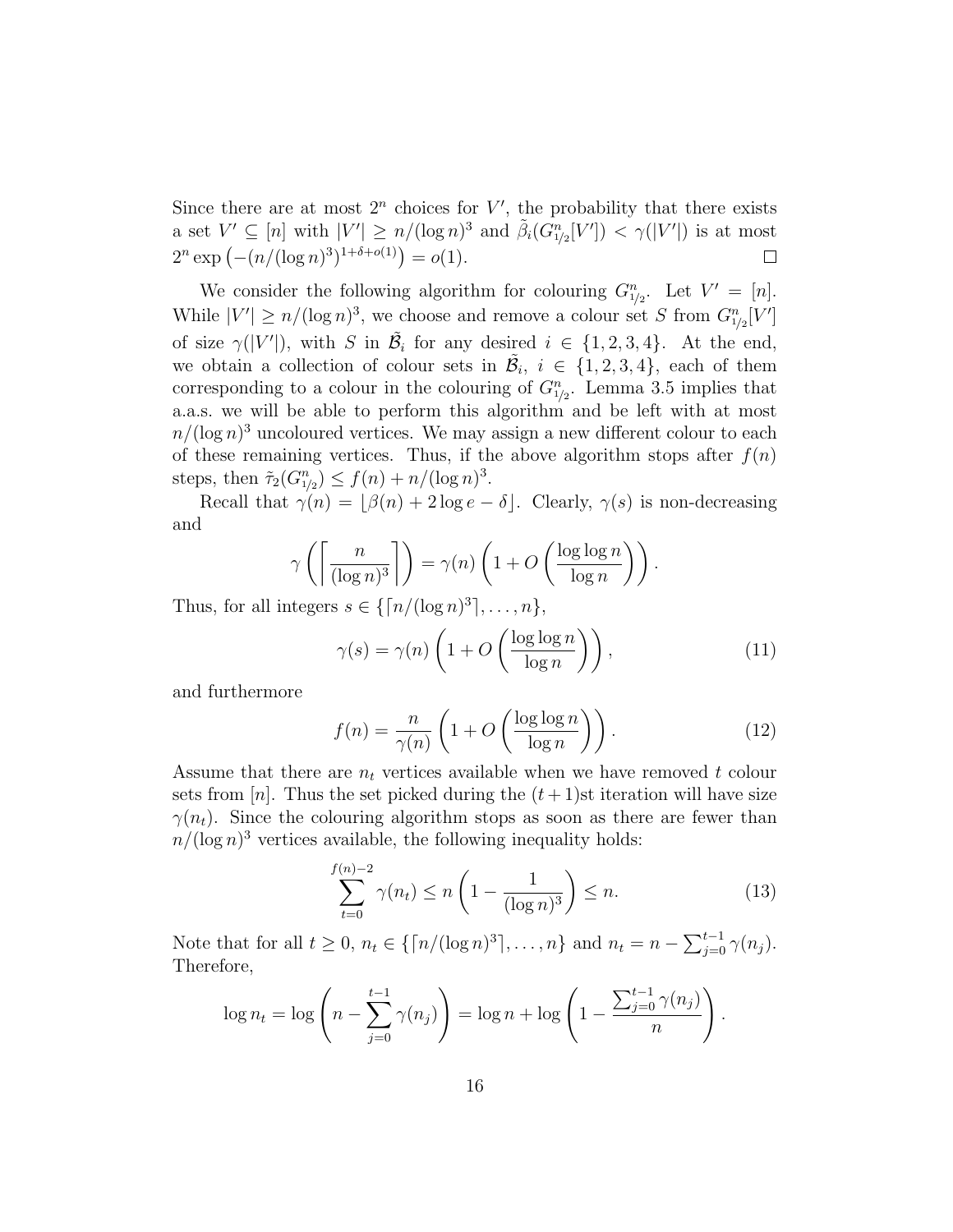We have  $2$ 

$$
\sum_{t=0}^{f(n)-2} \log \left( 1 - \frac{\sum_{j=0}^{t-1} \gamma(n_j)}{n} \right) = \frac{1}{\ln 2} \sum_{t=0}^{f(n)-2} \frac{n}{\gamma(n_t)} \ln \left( 1 - \frac{\sum_{j=0}^{t-1} \gamma(n_j)}{n} \right) \frac{\gamma(n_t)}{n}
$$

$$
\stackrel{\text{(11)}{=}}{=} \frac{n(1+o(1))}{\gamma(n)\ln 2} \sum_{t=0}^{f(n)-2} \ln \left( 1 - \frac{\sum_{j=0}^{t-1} \gamma(n_j)}{n} \right) \frac{\gamma(n_t)}{n}
$$

$$
= \frac{n(1+o(1))}{\gamma(n)\ln 2} \int_0^1 \ln(1-x) dx = -\frac{n(1+o(1))}{\gamma(n)\ln 2}
$$

$$
\stackrel{\text{(12)}}{=} -(f(n)-1)(\log e + o(1)).
$$

Also,  $\log \log n_t \leq \log \log n$  and

$$
\log \log n_t \ge \log \log \left(\frac{n}{(\log n)^3}\right) = \log \log n - O\left(\frac{\log \log n}{\log n}\right).
$$

So

$$
\sum_{t=0}^{f(n)-2} \gamma(n_t) \ge \sum_{t=0}^{f(n)-2} (2\log n_t - 2\log \log n_t + 2\log e - \delta - 1)
$$

$$
= (f(n) - 1)(\beta(n) - \delta - 1 + o(1))
$$

and with (13) we obtain

$$
f(n) - 1 \leq \frac{n}{\beta(n) - \delta - 1 + o(1)}
$$
.

This now completes the proof of Lemma 3.2 and hence of Lemma 1.4.

# 4 Every graph in  $H$  has the asymptotic linear Erdős-Hajnal property

In this section, we prove Lemma 1.5. This will complete the proof of Theorem 1.3. The proof follows the method used by Loebl et al. [22] for their Theorem 1.2. The only major difference is around their Lemma 5, but for completeness we include the full proof.

2Note that  $\int \ln(1 - x) dx = -(1 - x) \ln(1 - x) + 1 - x$ .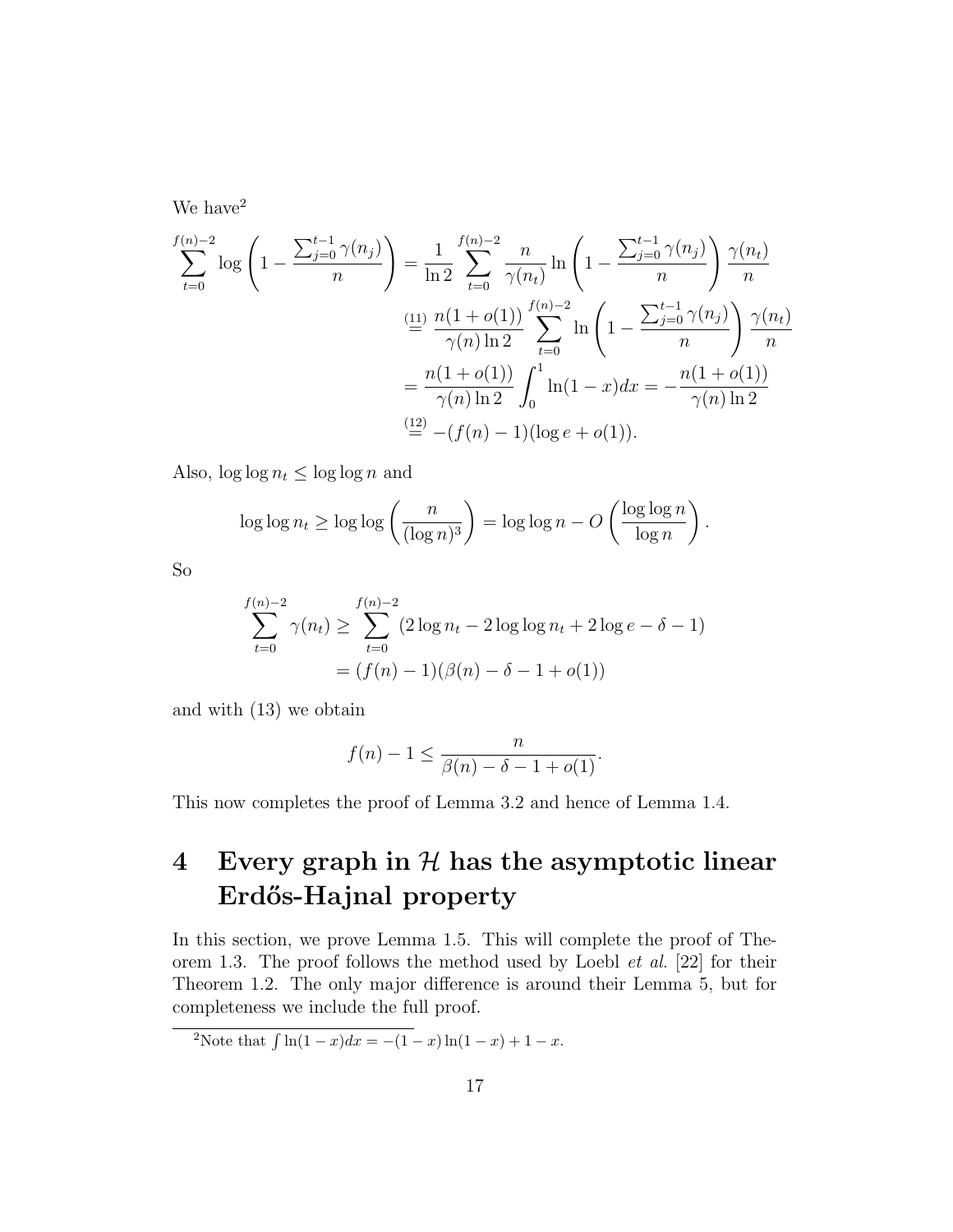Fix  $H \in \mathcal{H}$  with k vertices. As discussed at the end of Section 2, we may assume that  $\tau(H) \geq 3$ . Let  $t = \tau(H) - 1$ , so that  $t \geq 2$  and  $\tau_1(H) \leq t$ (by the definition of H). We choose  $b = b(H) > 0$  small enough to satisfy certain inequalities given below. Let  $\mathcal{Q}^n = \{G \in \text{Forb}(H)^n : h(G) \geq bn\}$ and  $\mathcal{R}^n = \text{Forb}(H)^n \setminus \mathcal{Q}^n$ . We need to show that  $|\mathcal{R}^n|/|\text{Forb}(H)^n| \to 0$  as  $n \to \infty$ . The first step is an easy lower bound on  $\mathcal{Q}^n$ . We may argue as we did in Subsection 1.2 to prove the lower bound in (1), to show that, as long as  $b \leq 1/t$ , we have

$$
|\mathcal{Q}^n| \ge 2^{(1-1/t + o(1))\binom{n}{2}}.\tag{14}
$$

To show that  $|\mathcal{R}^n| = o(|\mathcal{Q}^n|)$ , we need to combine this lower bound with an upper bound on the number of graphs in  $\mathcal{R}^n$ . This upper bound is obtained by a combination of a standard application of Szemerédi's Regularity Lemma and some extremal graph theory. We begin by introducing the necessary terminology.

Given a graph G, a pair of non-empty subsets U and W of  $V(G)$  is said to be  $\eta$ -uniform if  $|d(U, W) - d(U', W')| < \eta$  whenever  $U' \subseteq U, |U'| > \eta |U|$ , and  $W' \subseteq W$ ,  $|W'| > \eta |W|$  (where  $d(U, W)$  stands for the density of the bipartite graph between U and W). A coloured partition  $\pi$  is a colouring of the edges of the complete graph  $K_m$  with colours red, blue, green and grey, where m is the *order* of  $\pi$ , denoted by  $|\pi|$ . Given a graph G and constants  $0 < \lambda, \eta < 1$ , we say that a partition of the vertex set  $V(G)$  of G into  $|\pi|$ classes  $V_1, \ldots, V_{|\pi|}$  satisfies  $\pi$  with respect to  $\lambda$  and  $\eta$  if  $|V_1| \leq |V_2| \leq \cdots \leq$  $|V_{|\pi|}|\leq |V_1|+1$  and the pair  $(V_i, V_j)$  is not *η*-regular only if ij is grey, and otherwise  $0 \leq d(V_i, V_j) \leq \lambda, \lambda < d(V_i, V_j) < 1 - \lambda$  or  $1 - \lambda \leq d(V_i, V_j) \leq 1$ according to whether ij is red, green or blue. We say that G satisfies  $\pi$  with respect to  $\lambda$  and  $\eta$  if there is a partition of  $V(G)$  satisfying  $\pi$  with respect to  $λ$  and  $η$ . Here we shall be concerned only with which edges of  $π$  are green.

Szemerédi's Regularity Lemma asserts that, given  $\lambda$ ,  $\eta$  and some integer  $\ell$ , there exists an integer  $L = L(\ell, \eta)$  such that any graph G with at least  $\ell$ vertices satisfies some coloured partition  $\pi$  with respect to  $\lambda$  and  $\eta$ , where  $\ell \leq |\pi| < L$  and where  $\pi$  has at most  $\eta\binom{|\pi|}{2}$  $\binom{\pi}{2}$  grey edges.

Our next results will lead to a proof of the upper bound on  $|Forb(H)|^n$ in equation  $(1)$ , and will form the basis for our proof of Lemma 1.5. Turán's theorem tells us that, if the proportion of the edges of a given coloured partition  $\pi$  which are green exceeds  $(1 - 1/t)$ , then  $\pi$  contains a green clique of order  $t+1$ , and indeed  $\pi$  contains a green complete  $(t+1)$ -partite graph with each part of a given size. In this case, an application of an embedding lemma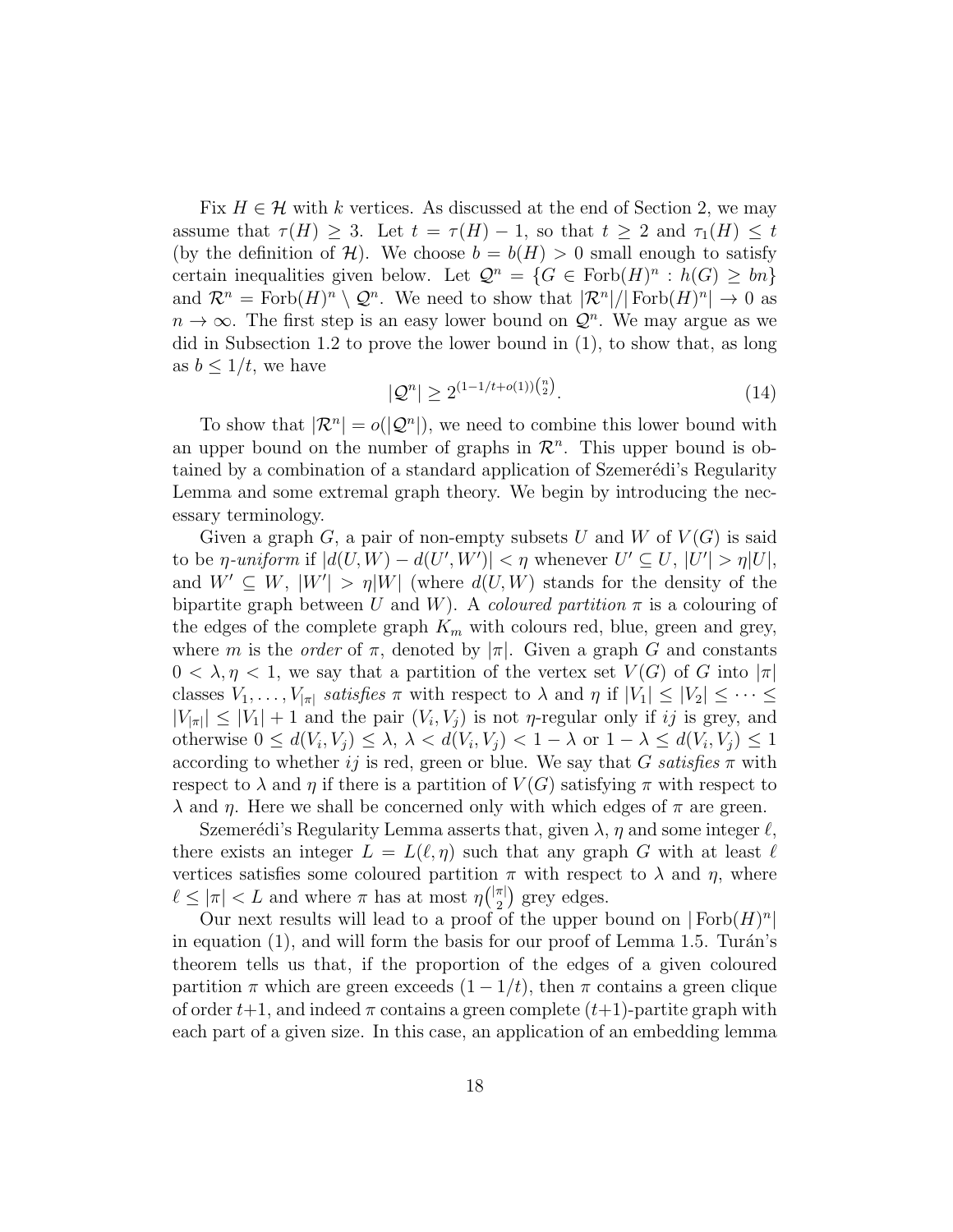(as is standard in many similar applications of the Szemerédi Regularity Lemma) tells us that, for some a, b with  $a + b = t + 1$ , each graph G which satisfies  $\pi$  contains every small graph that can be partitioned into a cliques and b stable sets. Combining these two results, we obtain the following.

**Proposition 4.1** ([7, Theorem 3.1]). Let  $t, k \in \mathbb{N}$ , let  $\nu > 0$  and let  $0 < \lambda < 1$ be given. Then there exist positive constants  $\ell_0$  and  $\eta_0$  with the following property. Let  $\pi$  be a coloured partition with  $|\pi| \geq \ell_0$ , having at most  $\eta_0\binom{|\pi|}{2}$  $\binom{\pi}{2}$ grey edges and at least  $(1-1/t+\nu)\binom{|\pi|}{2}$  $\binom{\pi}{2}$  green edges. Then there are integers a and b with  $a+b = t+1$ , such that, if G is a graph with at least  $|\pi|$  vertices that satisfies  $\pi$  with respect to  $\lambda$  and  $\eta_0$ , then G contains as an induced subgraph every graph with at most k vertices that can be partitioned into a cliques and b stable sets.

Observe that any  $\ell \ge \ell_0$  and  $0 < \eta \le \eta_0$  could serve instead of  $\ell_0$  and  $\eta_0$ .

This proposition allows us to obtain an upper bound on the size of  $\mathcal{R}^n$ using the following lemma. For any coloured partition  $\pi$ , let  $n_q = n_q(\pi)$ be the proportion of the edges which are green. Note that we can choose  $c = c(\lambda) > 0$  which goes to zero with  $\lambda$  such that if  $n_1$  and  $n_2$  are large enough, then there are at most  $2^{cn_1n_2}$  ways of choosing the edges of a bipartite graph with one side of size  $n_1$ , the other of size  $n_2$  and either (i) fewer than  $\lambda n_1 n_2$  edges or (ii) more than  $(1 - \lambda) n_1 n_2$  edges.

**Lemma 4.2.** For each coloured partition  $\pi$  with at most  $\eta(\frac{|\pi|}{2})$  $\binom{\pi}{2}$  grey edges, for every sufficiently large n, and for every partition  $P$  of  $[n]$  (with  $|\pi|$  parts), the total number of graphs on [n] for which  $\mathcal P$  satisfies  $\pi$  with respect to  $\lambda$ and  $\eta$  is at most

$$
2^{(n_g+\eta+c(\lambda)+1/|\pi|){n\choose 2}}.
$$

*Proof.* Denote the given partition P of [n] by classes  $V_1, \ldots, V_{|\pi|}$  with  $|V_1| \leq$  $|V_2| \leq \cdots \leq |V_{|\pi|}|\leq |V_1|+1$ . If the pair  $V_i$ ,  $V_j$  corresponds to a green edge or a grey edge, then there are at most  $2^{|V_i||V_j|}$  ways to join  $V_i$  to  $V_j$ . But for red and blue edges there are at most  $2^{c|V_i||V_j|}$  ways if n is large enough. Furthermore, there are at most  $\binom{n}{2}$  $\binom{n}{2}/|\pi|$  edges within the partition classes. So we see that the total number of graphs such that the partition  $\mathcal P$  satisfies  $\pi$ is bounded as above.  $\Box$ 

We may now easily obtain the upper bound on  $|Forb(H)^n|$  in equation (1), which matches the earlier lower bound (14) on  $|Q^n|$  (though this is not yet strong enough to be useful to us).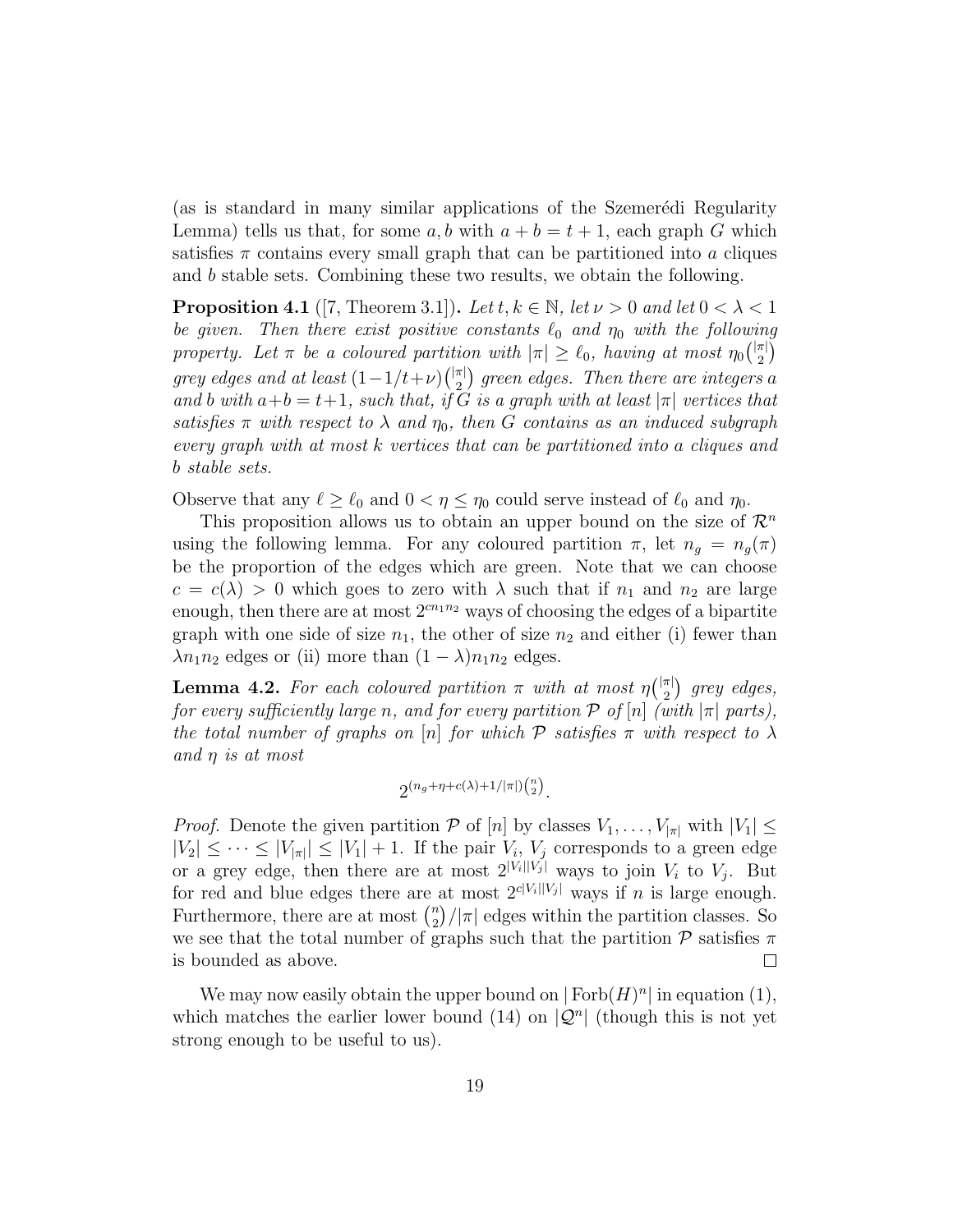#### Corollary 4.3.

$$
|\operatorname{Forb}(H)^n| \le 2^{(1-1/t + o(1))\binom{n}{2}}.
$$

*Proof.* Let  $G \in \text{Forb}(H)^n$ , where *n* is suitably large. By Szemerédi's Regularity Lemma, G satisfies some coloured partition  $\pi$  with respect to  $\lambda$  and  $\eta$ , where  $\ell \le |\pi| < L$ . By Proposition 4.1 we may assume that  $n_g < 1 - 1/t + \nu$ (since otherwise  $G \notin \text{Forb}(H)$ ). But the number of coloured partitions does not depend on  $n$ , and for each one we may use Lemma 4.2 to see that

$$
|\operatorname{Forb}(H)^n| \le 2^{(1-1/t+\nu+\eta+c+1/\ell+o(1))\binom{n}{2}},
$$

and the result follows (on choosing  $\eta$ ,  $\nu$  and  $\lambda$  suitably small and  $\ell$  suitably large).  $\Box$ 

In order to continue with our project to prove Lemma 1.5, we pick  $\lambda$  and  $\nu$  to certify certain inequalities given below. We choose  $\eta_0$  and  $\ell_0$  satisfying Proposition 4.1 with respect to k, t,  $\lambda$ , and  $\nu$ . We choose  $\ell \geq \ell_0$  and  $\eta \leq \eta_0$ which satisfy some inequalities given below. We choose  $L$  satisfying the Szemerédi Regularity Lemma for this choice of  $\lambda$ ,  $\eta$  and  $\ell$ . Thus, if  $G \in$ Forb $(H)^n$  for some  $n \geq \ell$  then G satisfies some  $\pi$  with respect to  $\lambda$  and  $\eta$  where  $\ell \leq |\pi| < L$  and  $\pi$  has at most  $\eta\binom{|\pi|}{2}$  $2^{\pi}$ ) grey edges. We let  $b =$  $1/(5L \cdot R(k))$  (recalling that  $R(k)$  is a Ramsey number). This then determines  $\mathcal{Q}^n$  and  $\mathcal{R}^n$ , which were defined in terms of b.

The key to our proof is to strengthen the upper bound of the above corollary, by exploiting the fact that we are counting only graphs in  $\mathcal{R}^n$ . An easy computation using our earlier lower bound (14) on  $|Q^n|$  and Lemma 4.2 yields that the number of graphs satisfying partitions with  $n_g < 1 - 1/t$  $\eta - 2c - 1/\ell$  is  $o(|\mathcal{Q}^n|)$ . Thus, in proving our strengthening, we need only consider graphs for which  $n_q$  exceeds  $1 - 1/t - \eta - 2c - 1/\ell$ . Key to doing so are the following two lemmas, the proofs of which are postponed to the end of the section.

**Lemma 4.4.** Suppose that  $\pi$  contains s edge-disjoint cliques of order t all of whose edges are green. Then, for  $\beta = 2/(9(2k+1)^2|\pi|^2)$  and large enough n, the number of graphs in  $\mathcal{R}^n$  for which a given partition satisfies  $\pi$  with respect to  $\lambda$  and  $\eta$  is at most

$$
2^{(n_g+\eta+c+1/|\pi|-s\beta)\binom{n}{2}}.
$$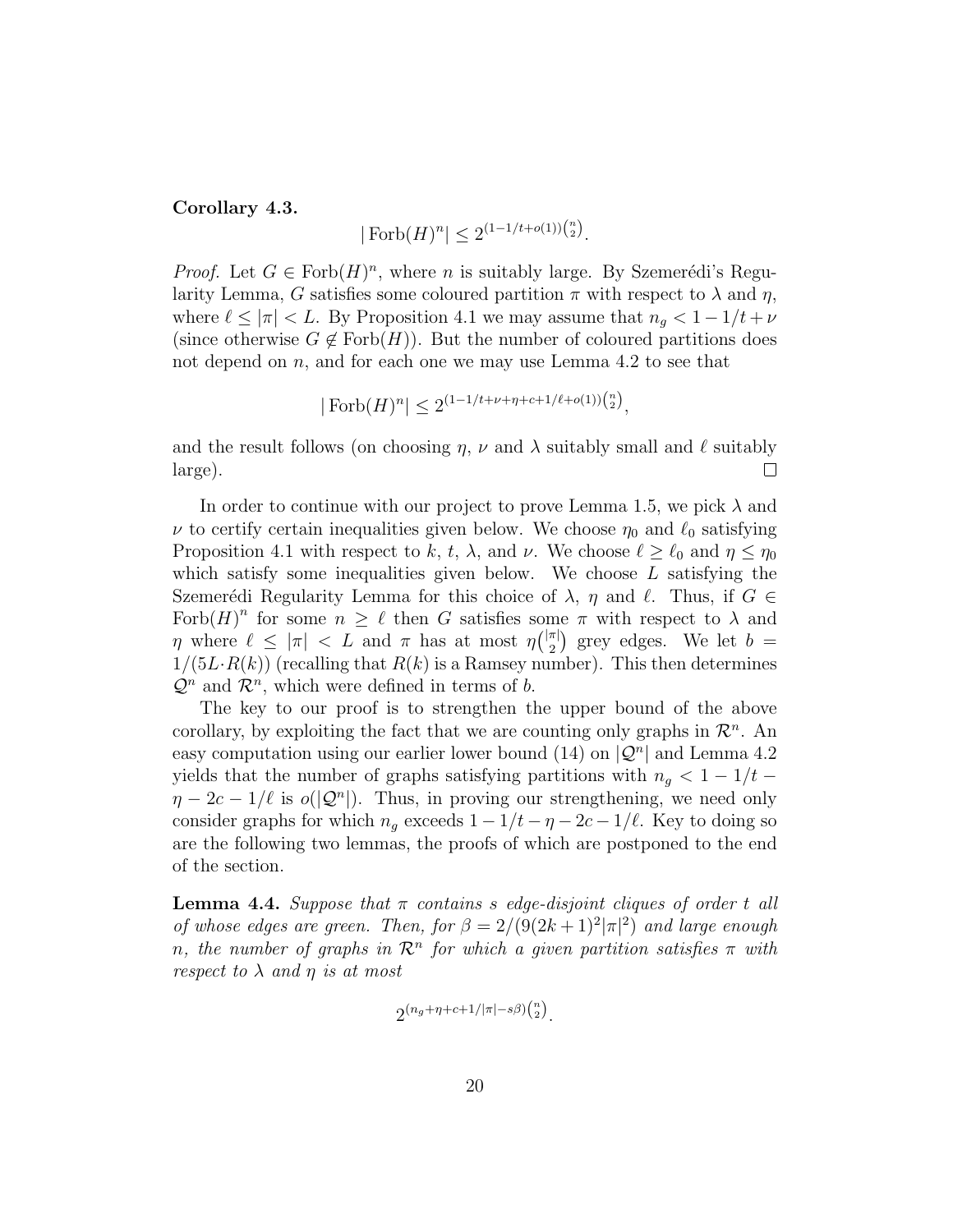**Lemma 4.5.** If  $n_g \geq 1 - 1/(t-1) + 1/(2t^2)$ , then  $\pi$  contains at least  $|\pi|^2/t^4$ edge-disjoint cliques of order t all of whose edges are green.

With these two lemmas, it is straightforward to prove Lemma 1.5. We choose  $\lambda$  so that c is less than  $1/(1000t^4k^2)$ . We choose  $\nu = 1/(1000t^4k^2)$ . We choose  $\ell \ge \max\{\ell_0, 1000t^4k^2\}$  and  $\eta \le \min\{\eta_0, 1/(1000t^4k^2)\}.$ 

Now, we have that  $\eta + c + 1/|\pi| \leq 3/(1000t^4 k^2)$ . So, if  $\pi$  is a partition for which  $n_g < 1 - 1/(t-1) + 1/(2t^2)$ , then there are at most  $2^{(1-1/(t-1)+2/3t^2)\binom{n}{2}}$ graphs  $G \in \mathbb{R}^n$  for which a given partition satisfies  $\pi$  with respect to  $\lambda$ and  $\eta$ . On the other hand, for any partition  $\pi$  with  $n_g \geq 1 - 1/(t - 1) +$  $1/(2t^2)$ , we know by Proposition 4.1 that  $n_g \leq 1 - 1/t + \nu$ . Hence, combining Lemmas 4.4 and 4.5, we see that at most

$$
2^{(1-1/t-1/(9(2k+1)^2t^4)+3/(1000t^4k^2))\binom{n}{2}}
$$

graphs in  $\mathcal{R}^n$  satisfy  $\pi$  with respect to  $\lambda$  and  $\eta$ . In either case, there are at most  $2^{(1-1/t-1/(500t^4k^2))\binom{n}{2}}$  graphs in  $\mathcal{R}^n$  for which a particular partition satisfies  $\pi$ . But the number of choices for  $\pi$  is independent of n, and the number of partitions of the vertex set is at most  $n^L$  which is  $o(2^{\binom{n}{2}})$ . So, for large *n*, the number of elements of  $\mathcal{R}^n$  is at most  $2^{(1-1/t-1/(600t^4k^2))\binom{n}{2}}$ , and hence  $|\mathcal{R}^n| = o(|\mathcal{Q}^n|)$ . This completes the proof of Lemma 1.5.

We turn now to the proofs of Lemmas 4.4 and 4.5. The proof of Lemma 4.5 is straightforward and is also found in [22].

Proof of Lemma 4.5. We repeatedly rip out the edges of a green clique of size t in  $\pi$  until no such cliques remain. Turán's theorem tells us that when we stop at most  $(1 - 1/(t - 1))\binom{|\pi|}{2}$  $\binom{\pi}{2}$  green edges can remain. But by the assumption,  $\pi$  has at least  $(1 - 1/(t-1) + 1/(2t^2))\binom{|\pi|}{2}$  $\binom{\pi}{2}$  green edges. So we must have ripped out at least  $\binom{|\pi|}{2}$  $\binom{\pi}{2}$  /(2t<sup>2</sup>) edges and hence at least  $\binom{|\pi|}{2}$  $\binom{\pi}{2}/t^4$ cliques.  $\Box$ 

The result in [22] (Lemma 5) which is analogous to Lemma 4.4, rather than counting the graphs in  $\mathcal{R}^n$  satisfying the partition, counts the members of  $\text{Forb}(H)^n$  which contain no homogeneous set of size  $n^{\varepsilon}$  (for some fixed  $\varepsilon = \varepsilon(H) > 0$ ) satisfying the partition. In order to strengthen this result to obtain Lemma 4.4, we need the following new technical lemma.

For  $k \geq 1$ , we define the *split 2k-clique* to be  $K_{2k}$  together with an additional vertex of degree k and the *split 2k-stable set* to be  $K_{2k}$  together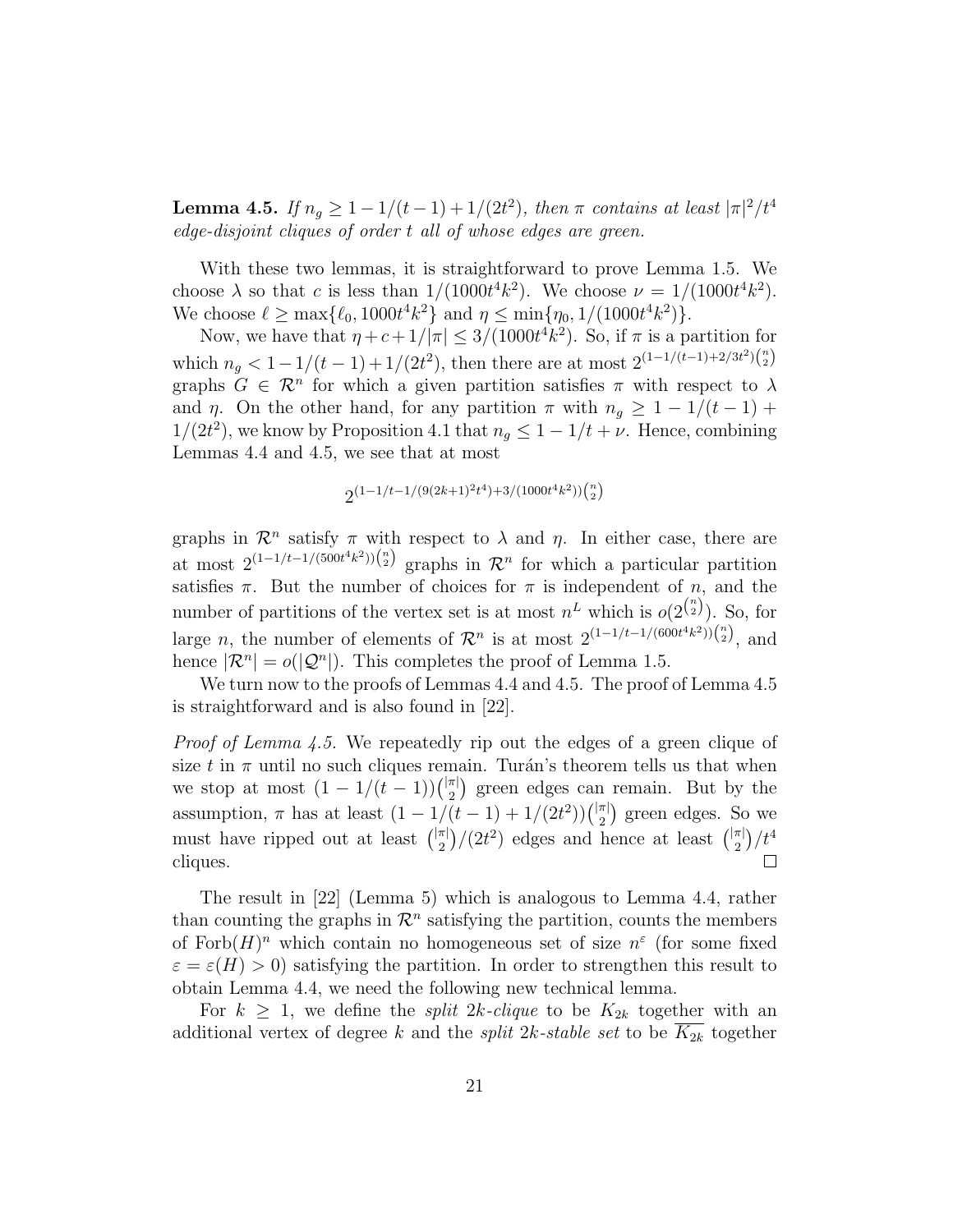

Figure 2: A split 2k-clique and a split 2k-stable set.

with an additional vertex of degree k, see Figure 2. (A split  $2k$ -clique is the complement of a split 2k-stable set.) Let  $\mathcal{B}(k)$  be the collection of graphs

$$
K_k \cup K_k, \overline{K_k \cup K_k}, \overline{K_k} \cup K_k, \overline{K_k} \cup \overline{K_k}
$$

together with the split 2k-clique and the split 2k-stable set.

**Lemma 4.6.** Fix a positive integer k. Let  $c = 1/(2R(k))$  and let G be a graph of order n, where  $n \ge \max\{R(k^2 + k), 2(R(k) + k^2 + k)\}\$ . Then G contains either a homogeneous set of size at least cn or an induced subgraph *isomorphic to a member of*  $\mathcal{B}(k)$ .

*Proof.* Since  $n \ge R(k^2 + k)$ , G contains a homogeneous set C of order  $k^2 + k$ . We assume  $C$  is a clique; the complementary case is symmetric. We may assume that G does not contain a split 2k-clique, as otherwise we are done.

Let  $V_S = \{v \notin C : \deg_C(v) < k\}$  and  $V_L = \{v \notin C : \deg_C(v) > |C| - k\},\$ where  $\deg_C(v)$  is the number of edges between v and C. (Here  $V_s$  is for small degrees and  $V<sub>L</sub>$  is for large degrees.) Since G has no split 2k-clique,  $V(C) \cup V_S \cup V_L$  is a partition of  $V(G)$ .

Suppose that  $|V_S| \ge R(k)$ . Then  $V_S$  contains a homogeneous set A of order k. There are at most  $k(k-1)$  edges between A and C, so there is a set B of k vertices in C with no edges between A and B. But now  $A \cup B$ induces either  $K_k \cup K_k$  or  $K_k \cup K_k$ , and we are done. So we may assume that  $|V_S| < R(k)$ .

Now,  $|V_L| > n - |C| - R(k) \ge n/2$ . Suppose that each vertex in  $V_L$  has at most  $R(k) - 1$  non-edges to  $V_L$ . Then we may greedily pick a clique in  $V_L$ of size at least  $|V_L|/R(k) \ge cn$ , and we are done. So we may assume that this is not the case.

Now some vertex  $v \in V_L$  has no edges to a subset  $D_0$  (not containing v) of  $V_L$  of size  $R(k)$ . Within  $D_0$  there is a homogeneous set  $D_1$  of size k. Since each vertex in  $D_1$  is adjacent to all but at most  $k-1$  vertices of C, there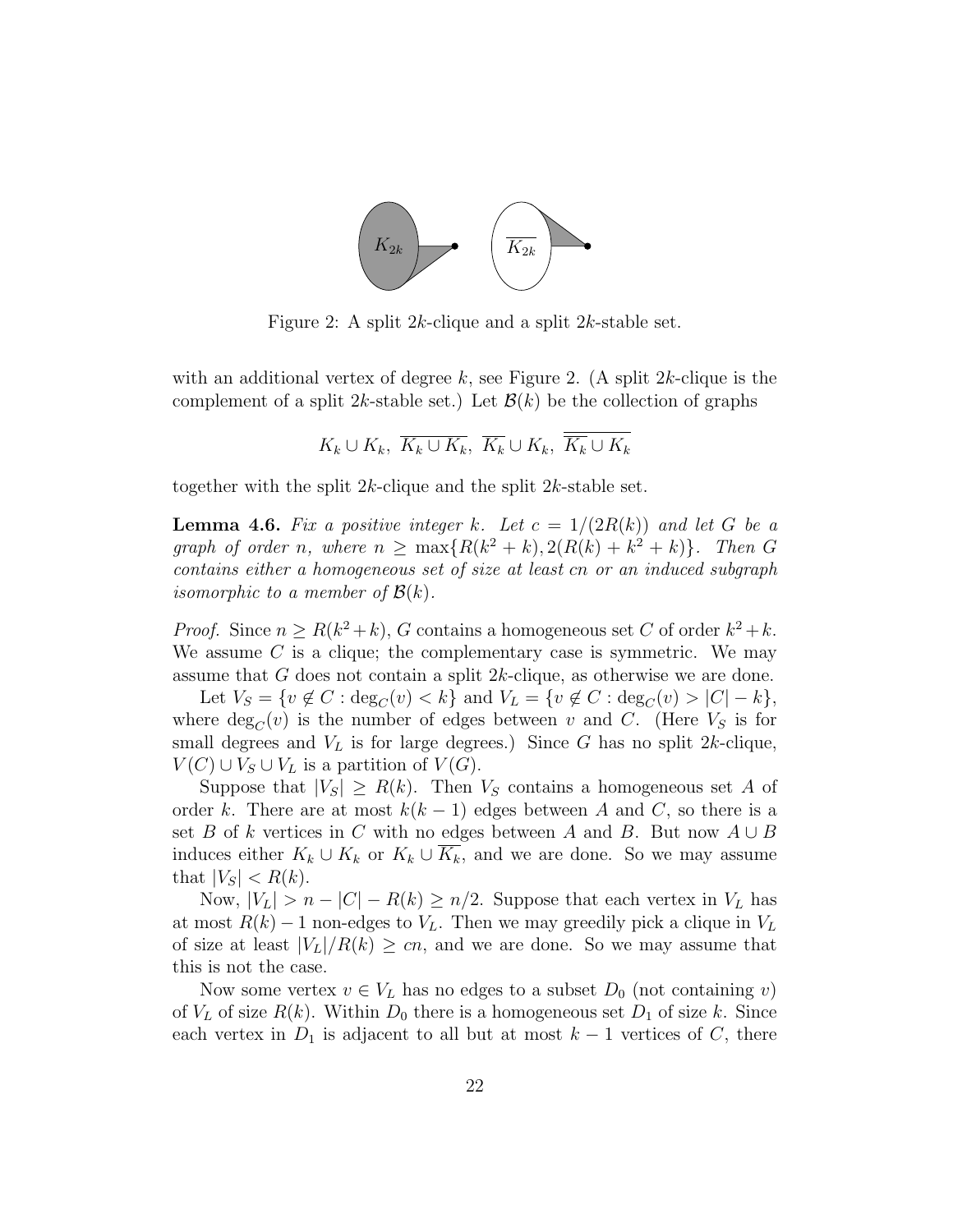is a subset  $D_2$  of  $V(C)$  with  $|D_2| \geq |C| - k(k-1) = 2k$  such that all edges between  $D_1$  and  $D_2$  are in G. Now  $D_2$  is clique. If  $D_1$  is a stable set, then we have the complement of  $K_k \cup \overline{K_k}$ , and we are done. So we may assume that  $D_1$  is a clique. But now  $D_3 = D_1 \cup D_2$  forms a clique, and v has at least  $|D_1| = k$  non-edges to  $D_3$  and at least  $|D_2| - (k - 1) \geq k$  edges to  $D_3$ . Thus we have a split 2k-clique, which contradicts our initial assumption, and we are done.  $\Box$ 

We end this section with the promised proof of Lemma 4.4.

*Proof of Lemma 4.4.* Denote the edge-disjoint green cliques by  $C(1), \ldots, C(s)$ . For each  $C(z)$ , let  $m_{C(z)}$  be the sum of  $|V_i||V_j|$  over the unordered pairs of partition classes  $V_i$  and  $V_j$  in  $C(z)$ . We claim that for each of the s cliques, having fixed the edges within the partition classes, there are at most  $2^{m_{C(z)}-\beta {n \choose 2}}$  ways to pick the edges for G within the green edges of the clique. Assuming the claim is true, the total number of choices corresponding to green edges of  $\pi$ within the cliques is at most

$$
\prod_{z=1}^{s} 2^{m_{C(z)} - \beta {n \choose 2}} = 2^{\sum_{z=1}^{s} m_{C(z)} - s\beta {n \choose 2}}
$$

which, combined with the argument for Lemma 4.2, gives the required result.

It remains to prove the claim. To have  $G \in \mathbb{R}^n$ , we must also have that  $h(G[V_i]) < bn$  for each i. With a view to applying Lemma 4.6 and recalling  $c = 1/(2R(k))$ , observe that  $bn \le (c/2) \lfloor n/|\pi| \rfloor \le (c/2) |V_i|$  and so  $h(G[V_i]) <$  $(c/2)|V_i|$ . But now in  $G[V_i]$  we can find at least  $|V_i|/(2(2k+1))$  vertexdisjoint copies of graphs in  $\mathcal{B}(k)$ . For, if G' denotes the graph remaining after deleting  $j < |V_i|/(2(2k+1))$  copies of graphs in  $\mathcal{B}(k)$  from  $G[V_i]$ , then  $|V(G')| \geq |V_i| - j(2k+1) \geq |V_i|/2$  and so  $h(G') < c|V(G')|$ ; hence G' contains a graph in  $\mathcal{B}(k)$  by Lemma 4.6, assuming *n* is sufficiently large.

Let  $p$  be a prime in

$$
\left\{ \left\lceil \frac{n}{3(2k+1)|\pi|} \right\rceil, \ldots, \frac{1}{2(2k+1)} \left\lfloor \frac{n}{|\pi|} \right\rfloor \right\}
$$

Such a  $p$  is guaranteed to exist if  $n$  is sufficiently large, by the prime number theorem, see for example Section 22.19 in [18]. As we have just seen, for any graph G in  $\mathcal{R}^n$ , we can find within each  $G[V_i]$  p vertex-disjoint copies  $B_{i,j}$ ,  $j \in \{1, \ldots, p\}$ , of graphs in  $\mathcal{B}(k)$ .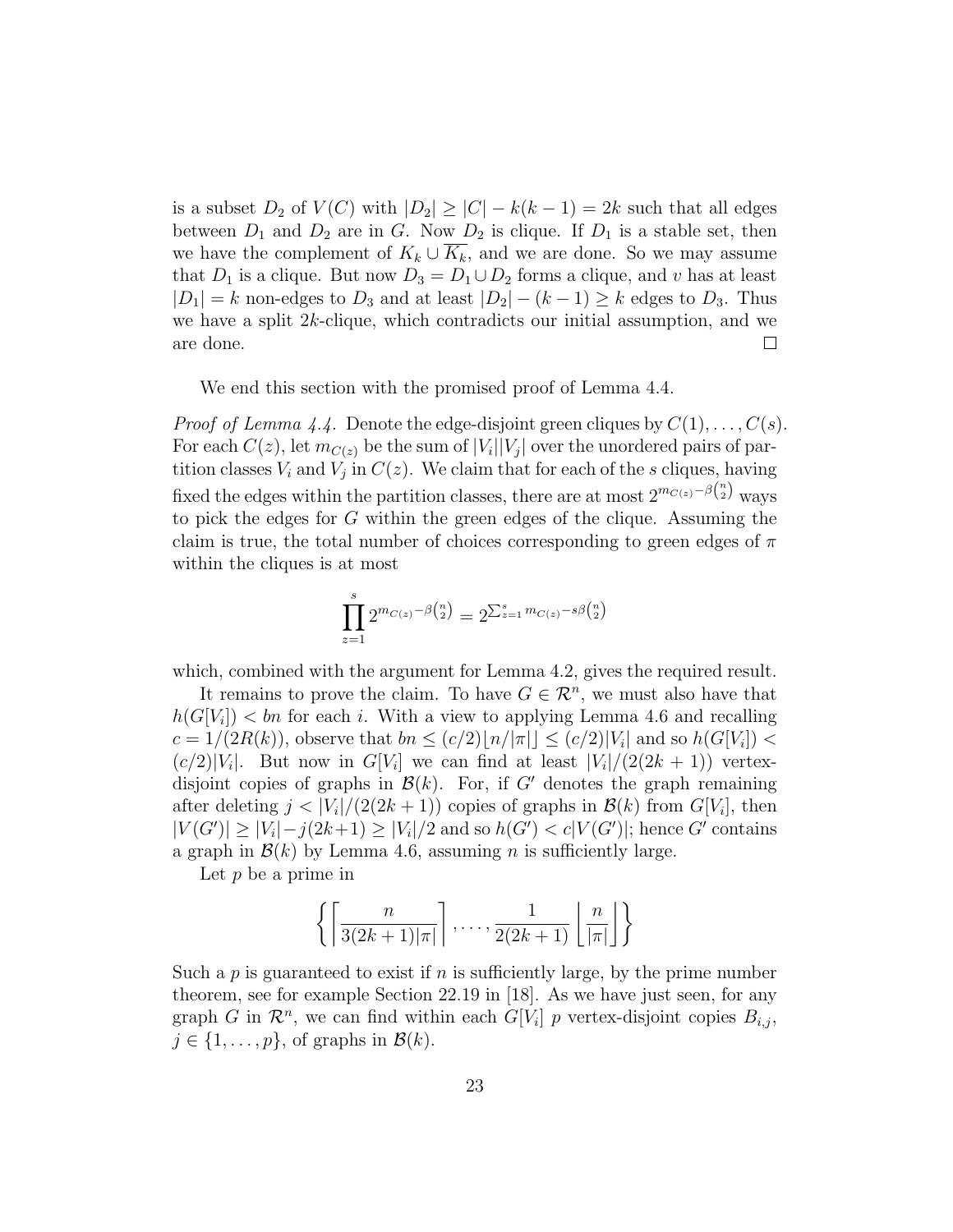Consider the green clique  $C(z)$  and suppose without loss of generality for simplicity that its vertices correspond to the classes  $V_1, \ldots, V_t$ . For  $r, s \in$  $\{1, \ldots, p\}$ , consider the *t*-tuple

$$
(B_{1,r}, B_{2,r+s}, B_{3,r+2s}, \ldots, B_{t,r+(t-1)s})
$$

where the second subscripts are taken modulo  $p$ . For each  $t$ -tuple, there is at least one way to join the classes to obtain a copy of H, since  $\tau_1(H) \leq t$ . Also, as p is prime, no pair of t-tuples coincide in more than one coordinate, and so no edge between classes is spanned by more than one  $t$ -tuple. As there are  $p^2$  *t*-tuples, it follows that the number of ways of choosing the edges between pairs from  $V_1, \ldots, V_t$  is at most  $2^{m_{C(z)}-p^2} \leq 2^{m_{C(z)}-\beta {n \choose 2}}$ . This establishes the claim, and thus completes the proof of the lemma.  $\Box$ 

## 5 Concluding remarks

We have seen that almost all graphs have the asymptotic linear Erdős-Hajnal property. We noted that the three-vertex path  $P_3$  does not have this property, and indeed Loebl *et al.* [22] suggested that  $P_3$  and  $P_4$  might be the only graphs which do not have the property. Let us spell this out.

**Question 1.** Does  $P_4$  have the asymptotic linear Erdős-Hajnal property?

Question 2. Does every connected graph (with at least two vertices) other than  $P_3$  and  $P_4$  have the asymptotic linear Erdős-Hajnal property?

Acknowledgments. We wish to thank the referees for their careful reading and some helpful comments.

### References

- [1] V. E. Alekseev. Range of values of entropy of hereditary classes of graphs. Diskret. Mat., 4(2):148–157, 1992.
- [2] N. Alon, J. Balogh, B. Bollobás, and R. Morris. The structure of almost all graphs in a hereditary property. J. Combin. Theory Ser. B, 101(2):85–110, 2011.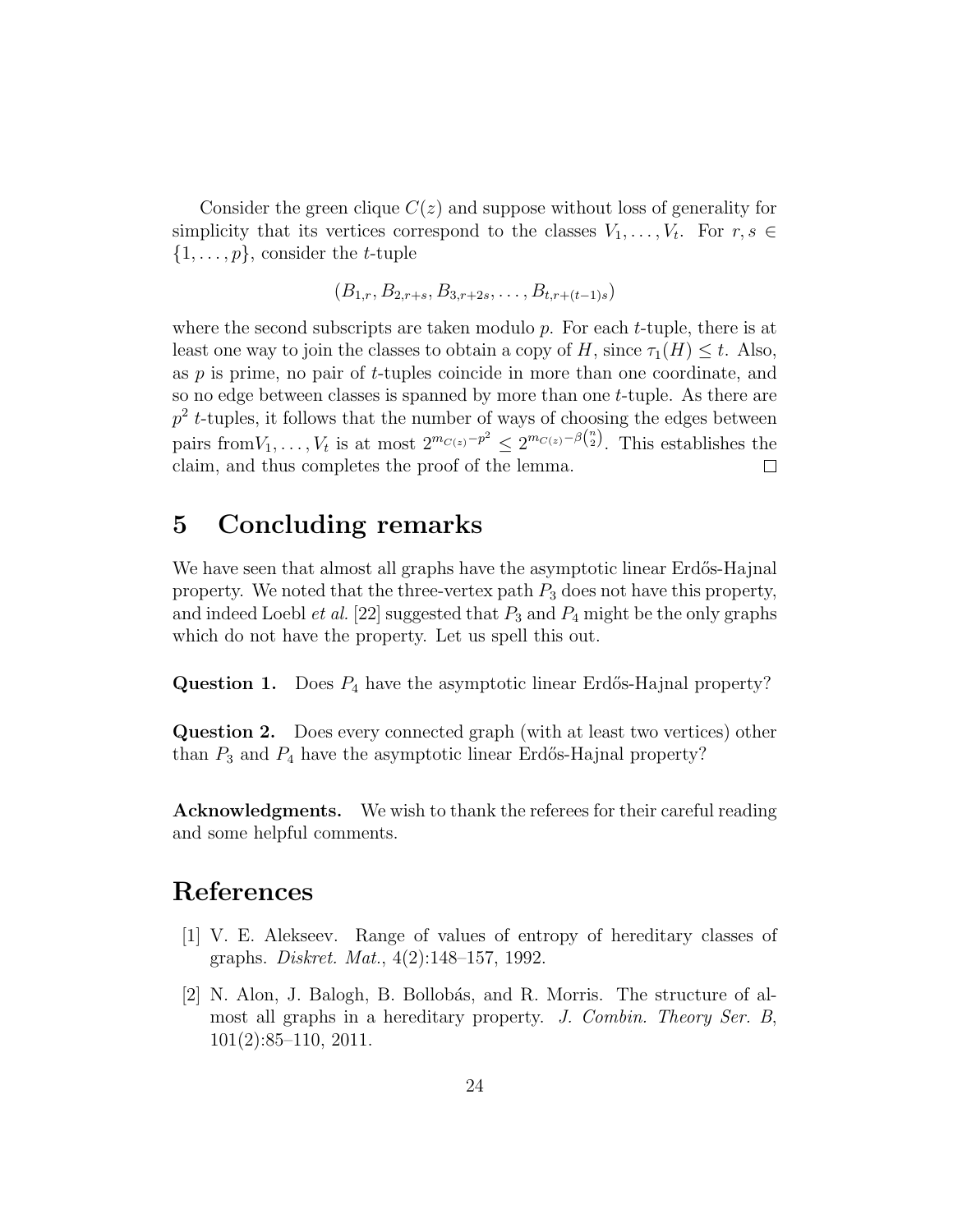- [3] N. Alon, J. Pach, and J. Solymosi. Ramsey-type theorems with forbidden subgraphs. Combinatorica, 21(2):155–170, 2001.
- [4] J. Balogh, B. Bollobás, M. Saks, and V. T. Sós. The unlabelled speed of a hereditary graph property. J. Combin. Theory Ser. B,  $99(1):9-19$ , 2009.
- [5] J. Balogh and J. Butterfield. Excluding induced subgraphs: critical graphs. Random Structures Algorithms, 38(1-2):100–120, 2011.
- [6] B. Bollobás. The chromatic number of random graphs. *Combinatorica*, 8(1):49–55, 1988.
- [7] B. Bollob´as and A. Thomason. Hereditary and monotone properties of graphs. In The Mathematics of Paul Erdős, II, volume 14 of Algorithms Combin., pages 70–78. Springer, Berlin, 1997.
- [8] M. Chudnovsky and S. Safra. The Erd˝os-Hajnal conjecture for bull-free graphs. J. Combin. Theory Ser. B, 98(6):1301–1310, 2008.
- [9] M. Chudnovsky and Y. Zwols. Large cliques or stable sets in graphs with no four-edge path and no five-edge path in the complement. Journal of Graph Theory, 70(4):449–472, 2012.
- [10] D. Conlon. A new upper bound for diagonal Ramsey numbers. Ann. of Math. (2), 170(2):941–960, 2009.
- [11] D. Conlon, J. Fox, and B. Sudakov. Erd˝os-Hajnal-type theorems in hypergraphs. To appear in *Journal of Combinatorial Theory, Series B*, 2012+.
- [12] P. Erdős. Some remarks on the theory of graphs. *Bull. Amer. Math.* Soc., 53:292–294, 1947.
- [13] P. Erdős and A. Hajnal. Ramsey-type theorems. *Discrete Appl. Math.*, 25(1-2):37–52, 1989.
- [14] P. Erdős and G. Szekeres. A combinatorial problem in geometry. Compositio Math., 2:463–470, 1935.
- [15] N. Fountoulakis, R. J. Kang, and C. McDiarmid. The t-stability number of a random graph. *Electron. J. Combin.*,  $17(1): \#59$ , 29 pp., 2010.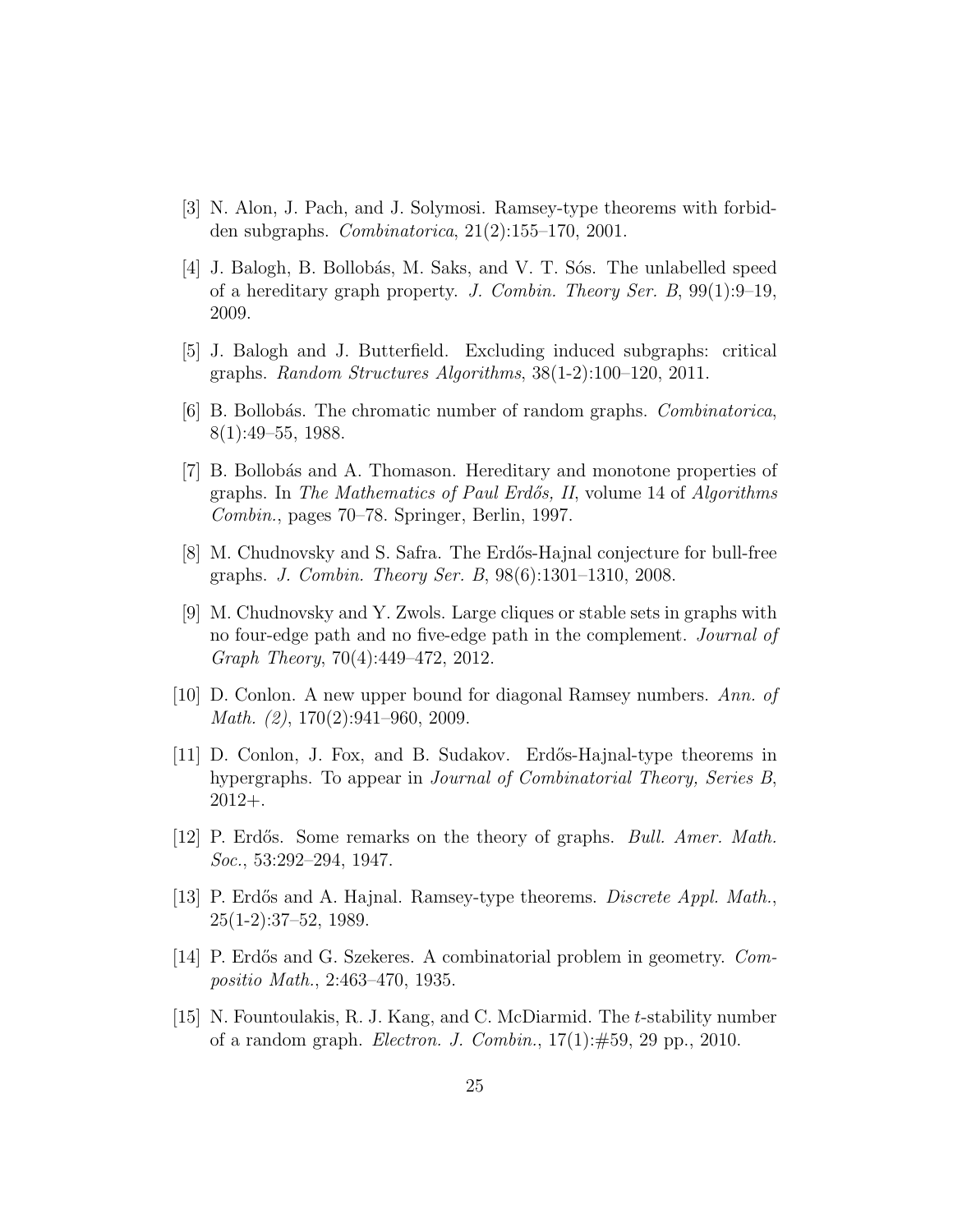- [16] J. Fox and B. Sudakov. Induced Ramsey-type theorems.  $Adv. Math.$ 219(6):1771–1800, 2008.
- [17] J. Fox and B. Sudakov. Density theorems for bipartite graphs and related Ramsey-type results. Combinatorica, 29(2):153–196, 2009.
- [18] G. H. Hardy and E. M. Wright. An introduction to the theory of numbers. Oxford University Press, Oxford, sixth edition, 2008. Revised by D. R. Heath-Brown and J. H. Silverman.
- [19] S. Janson. Poisson approximation for large deviations. Random Structures Algorithms, 1(2):221–229, 1990.
- [20] S. Janson, T. Luczak, and A. Rucinski. An exponential bound for the probability of nonexistence of a specified subgraph in a random graph. In Random Graphs '87 (Poznań, 1987), pages 73–87, Chichester, 1990. Wiley.
- [21] S. Janson, T. Luczak, and A. Rucinski. Random Graphs. Wiley-Interscience Series in Discrete Mathematics and Optimization. Wiley-Interscience, New York, 2000.
- [22] M. Loebl, B. Reed, A. Scott, A. Thomason, and S. Thomass´e. Almost all  $H$ -free graphs have the Erdős-Hajnal property. In An Irregular Mind  $(Szemerédi is 70)$ , volume 21 of Bolyai Studies Mathematical Society, pages 405–414. Springer Berlin Heidelberg, 2010.
- [23] C. J. H. McDiarmid. On the chromatic number of random graphs. Random Structures and Algorithms, 1(4):435–442, 1990.
- [24] K. Panagiotou and A. Steger. A note on the chromatic number of a dense random graph. Discrete Mathematics, 309(10):3420–3423, 2009.
- [25] H. J. Prömel and V. Rödl. Non-Ramsey graphs are  $c \log n$ -universal. J. Combin. Theory Ser. A, 88(2):379–384, 1999.
- [26] H. J. Prömel and A. Steger. Excluding induced subgraphs: quadrilaterals. Random Structures Algorithms, 2(1):55–71, 1991.
- [27] H. J. Prömel and A. Steger. Almost all Berge graphs are perfect. Combin. Probab. Comput., 1(1):53–79, 1992.